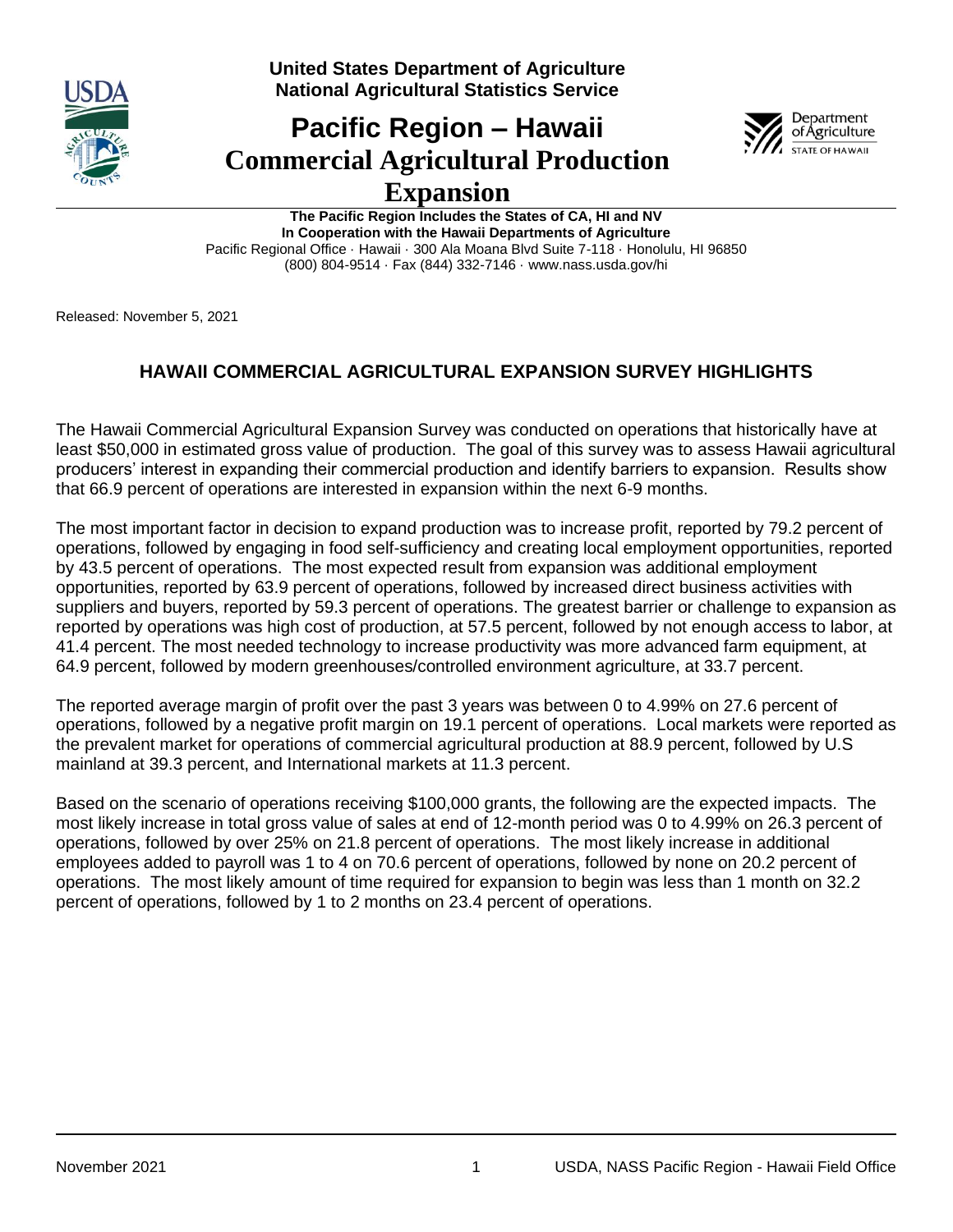#### **Table 1. County Summary (>= \$50,000 Estimated Gross Value of Production) : 2020**

| Item                                                                             | <b>State</b> | Hawaii     | Honolulu  | Kauai    | Maui     |
|----------------------------------------------------------------------------------|--------------|------------|-----------|----------|----------|
|                                                                                  | Number       | Number     | Number    | Number   | Number   |
|                                                                                  | 1,062        | 651        | 188       | 88       | 135      |
|                                                                                  |              |            |           |          |          |
| Farm Type by largest gross value of sales 1                                      | 37           | 18         | 16        | (D)      | (D)      |
|                                                                                  | 253          | 188        | 11        | 32       | 22       |
|                                                                                  | 115          | 106        |           | 4        | 5        |
|                                                                                  | 208          | 102        | 60        | 7        | 39       |
|                                                                                  | 255          | 156        | 37        | 20       | 42       |
|                                                                                  | (D)          | (D)        | (D)       | (D)      | (D)      |
|                                                                                  | 25<br>(D)    | 11<br>(D)  | 11<br>(D) | 3<br>(D) | (D)      |
|                                                                                  | (D)          | (D)        | (D)       | (D)      | (D)      |
|                                                                                  | 107          | 45         | 36        | 8        | 18       |
|                                                                                  | 62           | 25         | 17        | (D)      | (D)      |
|                                                                                  |              |            |           |          |          |
| Factors in operation's decision to expand<br>commercial agricultural production: |              |            |           |          |          |
| Achieve vertical integration in commercial                                       |              |            |           |          |          |
|                                                                                  | 158          | 76         | 36        | 15       | 31       |
| Engage in food self-sufficiency and create                                       |              |            |           |          |          |
|                                                                                  | 462          | 245        | 88        | 51       | 78       |
|                                                                                  | 338          | 207        | 65        | 25       | 41       |
|                                                                                  | 841          | 521        | 143       | 72       | 105      |
| Increase competiveness with imported                                             | 258          | 142        | 54        | 21       | 41       |
| Reduce cost of production and                                                    |              |            |           |          |          |
|                                                                                  | 354          | 225        | 53        | 34       | 42       |
|                                                                                  | 224          | 140        | 38        | 11       | 35       |
|                                                                                  |              |            |           |          |          |
| Operation's expected results from expanding                                      |              |            |           |          |          |
| commercial agricultural production:                                              | 679          | 410        | 128       | 54       | 87       |
| Additional tax revenues for county and state                                     |              |            |           |          |          |
|                                                                                  | 594          | 361        | 102       | 51       | 80       |
| Create potential business opportunities for                                      |              |            |           |          |          |
| related/allied industries such as services,                                      |              |            |           |          |          |
|                                                                                  | 164<br>414   | 97<br>247  | 17<br>80  | 13<br>36 | 37<br>51 |
| Increased consumption and business activities                                    |              |            |           |          |          |
|                                                                                  | 475          | 272        | 79        | 47       | 77       |
| Increased direct business activities with                                        |              |            |           |          |          |
|                                                                                  | 630          | 390        | 105       | 56       | 79       |
|                                                                                  | 169          | 89         | 39        | 12       | 29       |
| Barriers or challenges to expanding                                              |              |            |           |          |          |
| commercial agricultural production:                                              |              |            |           |          |          |
|                                                                                  | 236          | 148        | 35        | 15       | 38       |
|                                                                                  | 225          | 125        | 44        | 18       | 38       |
|                                                                                  | 417          | 265        | 55        | 37       | 60       |
|                                                                                  | 303          | 180        | 56        | 27       | 40       |
|                                                                                  | 611<br>170   | 356<br>103 | 127<br>36 | 48<br>13 | 80<br>18 |
|                                                                                  | 248          | 170        | 37        | 25       | 16       |
|                                                                                  | 233          | 126        | 34        | 16       | 57       |
|                                                                                  | 389          | 232        | 70        | 33       | 54       |
|                                                                                  | 440          | 234        | 111       | 35       | 60       |
|                                                                                  | 289          | 186        | 52        | 27       | 24       |
|                                                                                  | 389<br>330   | 224<br>197 | 82<br>56  | 31<br>33 | 52<br>44 |
|                                                                                  | 377          | 224        | 65        | 32       | 56       |
|                                                                                  | 379          | 237        | 77        | 28       | 37       |
|                                                                                  | 184          | 118        | 28        | 10       | 28       |

See footnote(s) at end of table. ---continued  $\sim$ -continued  $\sim$ -continued  $\sim$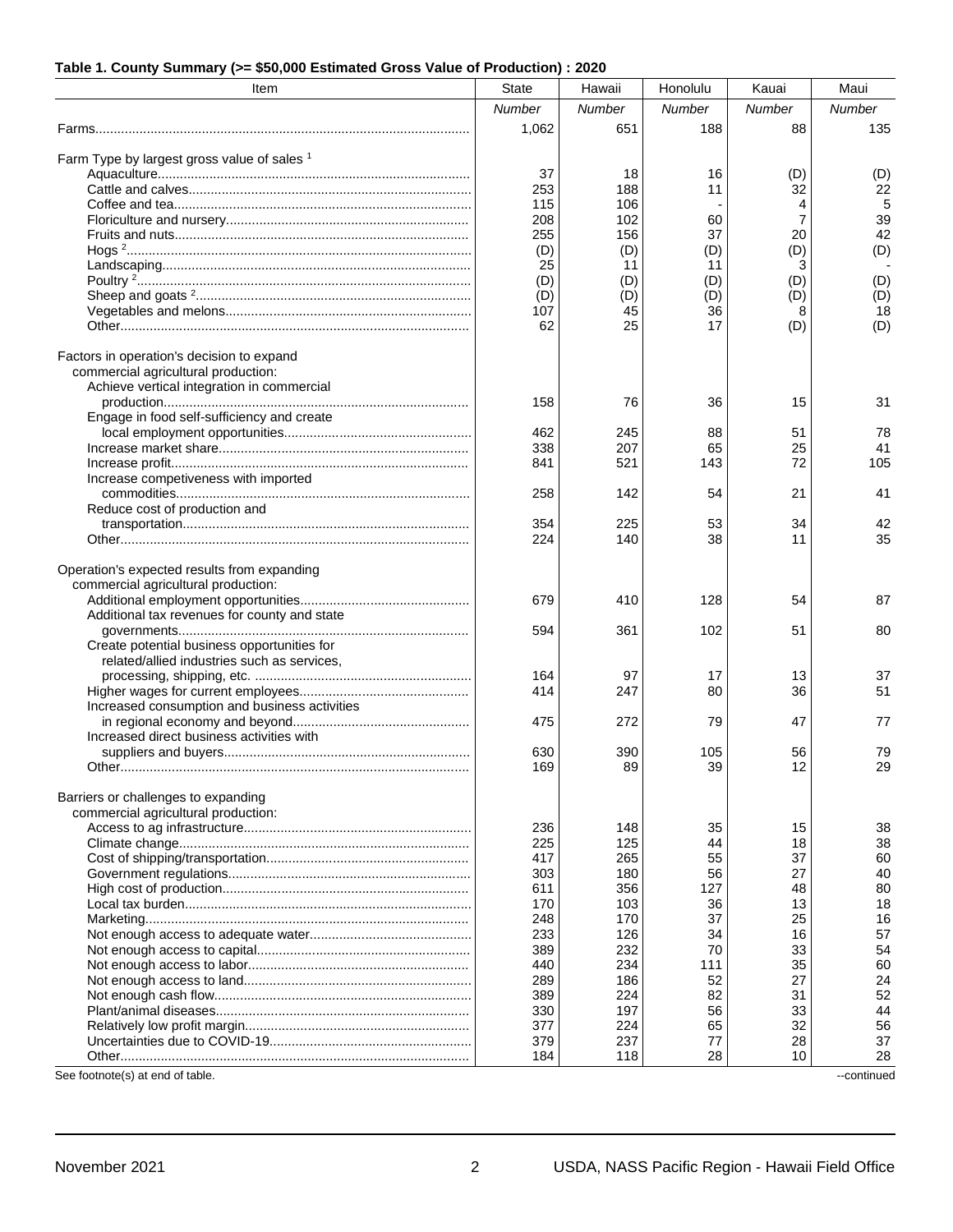| Item                                            | <b>State</b> | Hawaii | Honolulu | Kauai  | Maui   |
|-------------------------------------------------|--------------|--------|----------|--------|--------|
|                                                 | Number       | Number | Number   | Number | Number |
| Technologies needed to increase productivity in |              |        |          |        |        |
| commercial agricultural production:             |              |        |          |        |        |
|                                                 | 34           | 20     | 7        | (D)    | (D)    |
|                                                 | 227          | 146    | 46       | 16     | 19     |
|                                                 | 187          | 129    | 17       | 27     | 14     |
| Modern greenhouses/controlled                   |              |        |          |        |        |
|                                                 | 358          | 183    | 91       | 31     | 53     |
|                                                 | 689          | 415    | 127      | 61     | 86     |
| Precision agriculture and artificial            |              |        |          |        |        |
|                                                 | 134          | 68     | 29       | 18     | 19     |
|                                                 | 149          | 97     | 17       | 6      | 29     |
|                                                 |              |        |          |        |        |
| Average margin of profit over the past 3 years: |              |        |          |        |        |
|                                                 | 203          | 111    | 41       | 18     | 33     |
|                                                 | 293          | 182    | 38       | 30     | 43     |
|                                                 | 170          | 120    | 27       | 9      | 14     |
|                                                 | 139          | 86     | 29       | 11     | 13     |
|                                                 | 91           | 55     | 23       | 7      | 6      |
|                                                 | 71           | 38     | 15       | 8      | 10     |
|                                                 | 95           | 59     | 15       | 5      | 16     |
| Operation's current markets for majority of     |              |        |          |        |        |
| commercial agricultural production:             |              |        |          |        |        |
|                                                 | 944          | 555    | 177      | 86     | 126    |
|                                                 | 417          | 316    | 34       | 28     | 39     |
|                                                 | 120          | 96     | 14       | 6      | 4      |
|                                                 |              |        |          |        |        |
| Land tenure status and duration of              |              |        |          |        |        |
| commercial agricultural operations:             |              |        |          |        |        |
|                                                 | 193          | 104    | 52       | 14     | 23     |
|                                                 | 150          | 89     | 24       | 20     | 17     |
|                                                 | 332          | 222    | 56       | 29     | 25     |
|                                                 | 577          | 361    | 82       | 35     | 99     |
|                                                 |              |        |          |        |        |
| Land lessors by type:                           |              |        |          |        |        |
|                                                 | 11           | (D)    | (D)      | (D)    | (D)    |
|                                                 | 254          | 179    | 51       | 13     | 11     |
|                                                 | 24           | 10     | (D)      | 8      | (D)    |
|                                                 | 363          | 207    | 74       | 43     | 39     |
|                                                 | 88           | 57     | 12       | (D)    | (D)    |
| Marketing outlets (wholesale and retail) of     |              |        |          |        |        |
| agricultural products sold:                     |              |        |          |        |        |
|                                                 | 19.4         | 27.2   | 5.8      | 33.5   | 1.8    |
|                                                 | 0.3          | 0.1    | (Y)      | 1.8    | 0.8    |
|                                                 | 1.7          | 2.1    | 0.7      | 1.5    | 3.1    |
|                                                 | 0.2          | 0.3    | 0.1      | 0.1    | 0.6    |
|                                                 | 1.4          | 2.4    |          | 0.4    | 1.9    |
|                                                 | 8.4          | 8.5    | 8.4      | 8.5    | 7.4    |
|                                                 | 11.7         | 11.8   | 11.3     | 7.9    | 17.1   |
|                                                 | 17.7         | 14.2   | 25.6     | 9.3    | 22.6   |
|                                                 | 2.0          | 1.3    | 2.7      | 2.5    | 3.3    |
|                                                 | 0.7          | 0.1    | 0.7      |        | 4.9    |
|                                                 |              |        |          | 0.2    |        |
| Schools/hospitals/correction                    |              |        |          |        | 0.3    |
| Supermarkets/groceries/                         | 0.2          | 0.2    | 0.1      | 0.1    |        |
|                                                 | 17.6         | 7.3    | 34.3     | 18.0   | 19.8   |
|                                                 | 18.7         | 24.5   | 10.3     | 16.2   | 16.4   |
|                                                 |              |        |          |        |        |

#### **Table 1. County Summary (>= \$50,000 Estimated Gross Value of Production) : 2020 (continued)**

See footnote(s) at end of table.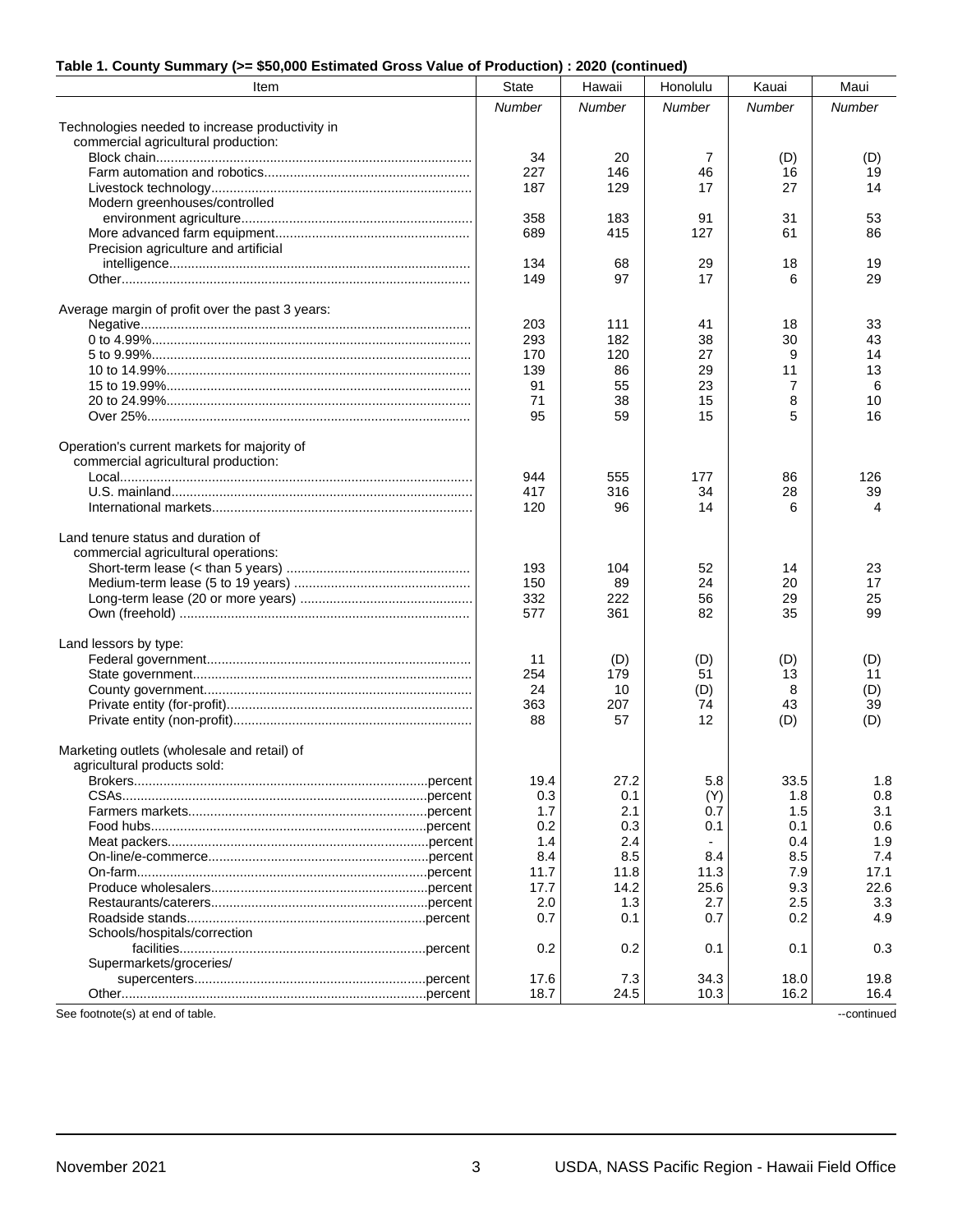|  |  |  |  | Table 1. County Summary (>= \$50,000 Estimated Gross Value of Production) : 2020 (continued) |  |  |
|--|--|--|--|----------------------------------------------------------------------------------------------|--|--|
|--|--|--|--|----------------------------------------------------------------------------------------------|--|--|

| Item                                          | <b>State</b>  | Hawaii        | Honolulu | Kauai         | Maui   |
|-----------------------------------------------|---------------|---------------|----------|---------------|--------|
|                                               | <b>Number</b> | <b>Number</b> | Number   | <b>Number</b> | Number |
| Expected impact from \$100,000 grant scenario |               |               |          |               |        |
| Increase in total gross value of sales at     |               |               |          |               |        |
| end of 12-month period:                       |               |               |          |               |        |
|                                               | 279           | 157           | 62       | 22            | 38     |
|                                               | 164           | 102           | 28       | 16            | 18     |
|                                               | 169           | 105           | 30       | 18            | 16     |
|                                               | 111           | 59            | 22       | 13            | 17     |
|                                               | 107           | 72            | 16       | 6             | 13     |
|                                               | 232           | 156           | 30       | 13            | 33     |
|                                               |               |               |          |               |        |
| Additional employees added to payroll:        |               |               |          |               |        |
|                                               | 214           | 155           | 28       | 13            | 18     |
|                                               | 750           | 436           | 139      | 69            | 106    |
|                                               | 81            | 51            | 17       | 6             | 7      |
|                                               | 17            | q             |          |               |        |
| Time period required for expansion            |               |               |          |               |        |
| to begin:                                     |               |               |          |               |        |
|                                               | 342           | 250           | 42       | 19            | 31     |
|                                               | 249           | 131           | 51       | 23            | 44     |
|                                               | 143           | 76            | 25       | 20            | 22     |
|                                               | 196           | 121           | 37       | 21            | 17     |
|                                               | 132           | 73            | 33       | 5             | 21     |
|                                               |               |               |          |               |        |
| Operations interested in expanding            |               |               |          |               |        |
| agricultural production within                |               |               |          |               |        |
|                                               | 710           | 432           | 115      | 73            | 90     |
|                                               |               |               |          |               |        |

- Represents zero.

(D) Withheld to avoid disclosing data for individual operations.

(Y) Less than level of precision shown.

<sup>1</sup> May not add to totals due to rounding and disclosure concerns.<br><sup>2</sup> Included in 'Other'.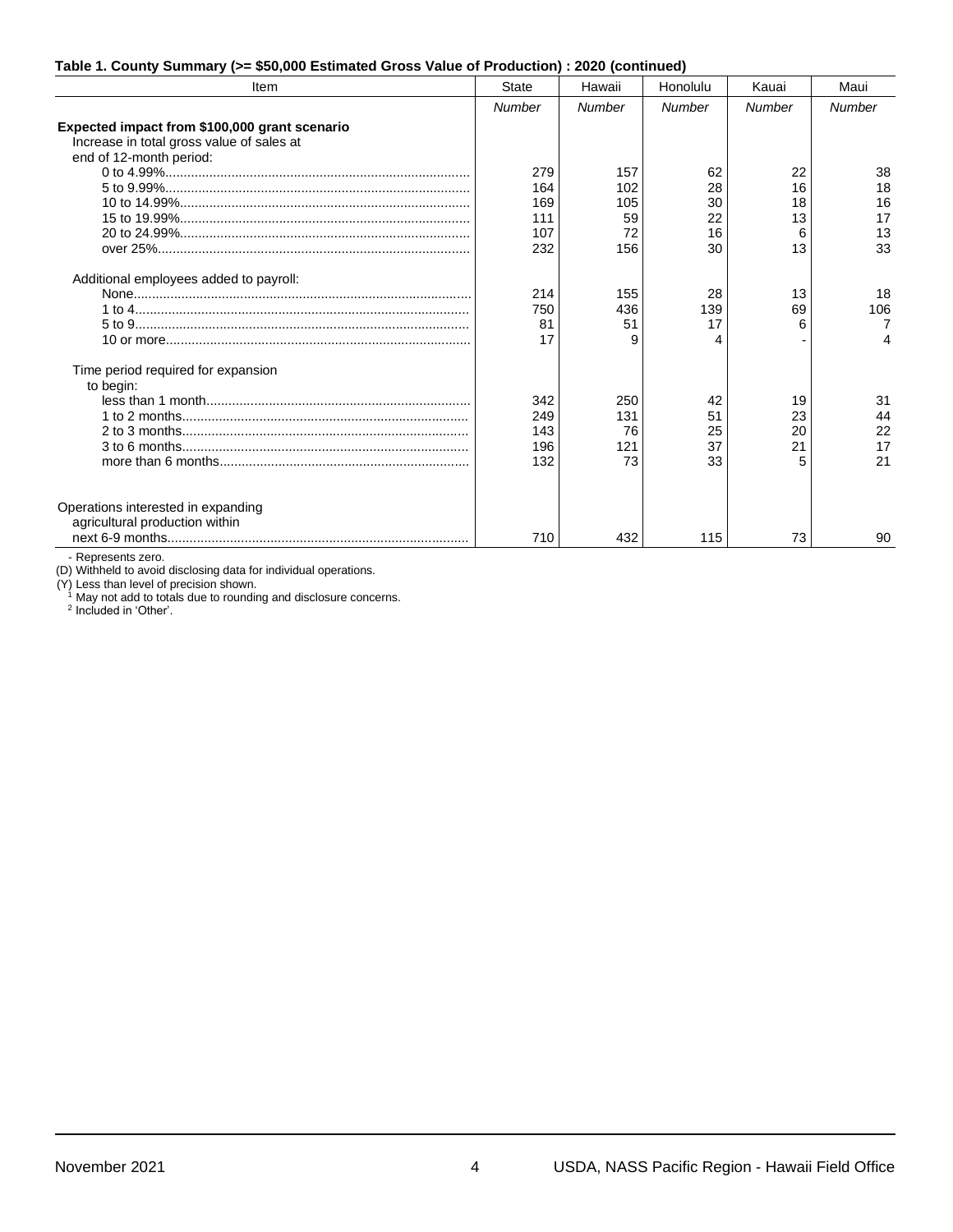#### **Table 2. Farm Size (>= \$50,000 Estimated Gross Value of Production) : 2020**

|                                                                                    |            |              | --Acres--  |           |             |
|------------------------------------------------------------------------------------|------------|--------------|------------|-----------|-------------|
| Item                                                                               | Total      | Less than 10 | 10 to 49   | 50 to 249 | 250 or more |
|                                                                                    | Number     | Number       | Number     | Number    | Number      |
|                                                                                    | 1,062      | 318          | 378        | 145       | 221         |
|                                                                                    |            |              |            |           |             |
| Farm Type by largest gross value of sales 1                                        |            |              |            |           |             |
|                                                                                    | 37<br>253  | 22<br>3      | 6<br>10    | 9<br>55   | 185         |
|                                                                                    | 115        | 17           | 72         | 19        | 7           |
|                                                                                    | 208        | 126          | 69         | 7         | 6           |
|                                                                                    | 255        | 78           | 146        | 21        | 10          |
|                                                                                    | (D)        | (D)          | (D)        | (D)       | (D)         |
|                                                                                    | 25<br>(D)  | 18<br>(D)    | 7<br>(D)   | (D)       | (D)         |
|                                                                                    | (D)        | (D)          | (D)        | (D)       | (D)         |
|                                                                                    | 107        | 35           | 48         | (D)       | (D)         |
|                                                                                    | 62         | 18           | 20         | (D)       | (D)         |
|                                                                                    |            |              |            |           |             |
| Factors in operation's decision to expand<br>commercial agricultural production:   |            |              |            |           |             |
| Achieve vertical integration in commercial                                         |            |              |            |           |             |
|                                                                                    | 158        | 37           | 60         | 22        | 39          |
| Engage in food self-sufficiency and create                                         |            |              |            |           |             |
|                                                                                    | 462        | 117          | 172        | 73        | 100         |
|                                                                                    | 338        | 83<br>222    | 119<br>309 | 46<br>118 | 90<br>192   |
| Increase competiveness with imported                                               | 841        |              |            |           |             |
|                                                                                    | 258        | 57           | 96         | 36        | 69          |
| Reduce cost of production and                                                      |            |              |            |           |             |
|                                                                                    | 354        | 88           | 121        | 54        | 91          |
|                                                                                    | 224        | 89           | 74         | 24        | 37          |
|                                                                                    |            |              |            |           |             |
| Operation's expected results from expanding<br>commercial agricultural production: |            |              |            |           |             |
|                                                                                    | 679        | 191          | 263        | 85        | 140         |
| Additional tax revenues for county and state                                       |            |              |            |           |             |
|                                                                                    | 594        | 159          | 220        | 97        | 118         |
| Create potential business opportunities for                                        |            |              |            |           |             |
| related/allied industries such as services,                                        | 164        | 43           | 72         | 19        | 30          |
|                                                                                    | 414        | 107          | 172        | 48        | 87          |
| Increased consumption and business activities                                      |            |              |            |           |             |
|                                                                                    | 475        | 129          | 172        | 78        | 96          |
| Increased direct business activities with                                          |            |              |            |           |             |
|                                                                                    | 630        | 168          | 226        | 92        | 144         |
|                                                                                    | 169        | 66           | 68         | 15        | 20          |
| Barriers or challenges to expanding                                                |            |              |            |           |             |
| commercial agricultural production:                                                |            |              |            |           |             |
|                                                                                    | 236        | 52           | 73         | 41        | 70          |
|                                                                                    | 225        | 56           | 72         | 29        | 68          |
|                                                                                    | 417<br>303 | 116<br>81    | 131<br>99  | 51<br>51  | 119<br>72   |
|                                                                                    | 611        | 186          | 233        | 89        | 103         |
|                                                                                    | 170        | 42           | 61         | 16        | 51          |
|                                                                                    | 248        | 53           | 95         | 32        | 68          |
|                                                                                    | 233        | 60           | 68         | 22        | 83          |
|                                                                                    | 389        | 102          | 156        | 46        | 85          |
|                                                                                    | 440        | 140          | 182        | 53        | 65          |
|                                                                                    | 289<br>389 | 62<br>108    | 59<br>139  | 52<br>50  | 116<br>92   |
|                                                                                    | 330        | 87           | 133        | 48        | 62          |
|                                                                                    | 377        | 92           | 126        | 52        | 107         |
|                                                                                    | 379        | 117          | 156        | 42        | 64          |
|                                                                                    | 184        | 55           | 60         | 31        | 38          |
| See footnote(s) at end of table.                                                   |            |              |            |           | --continued |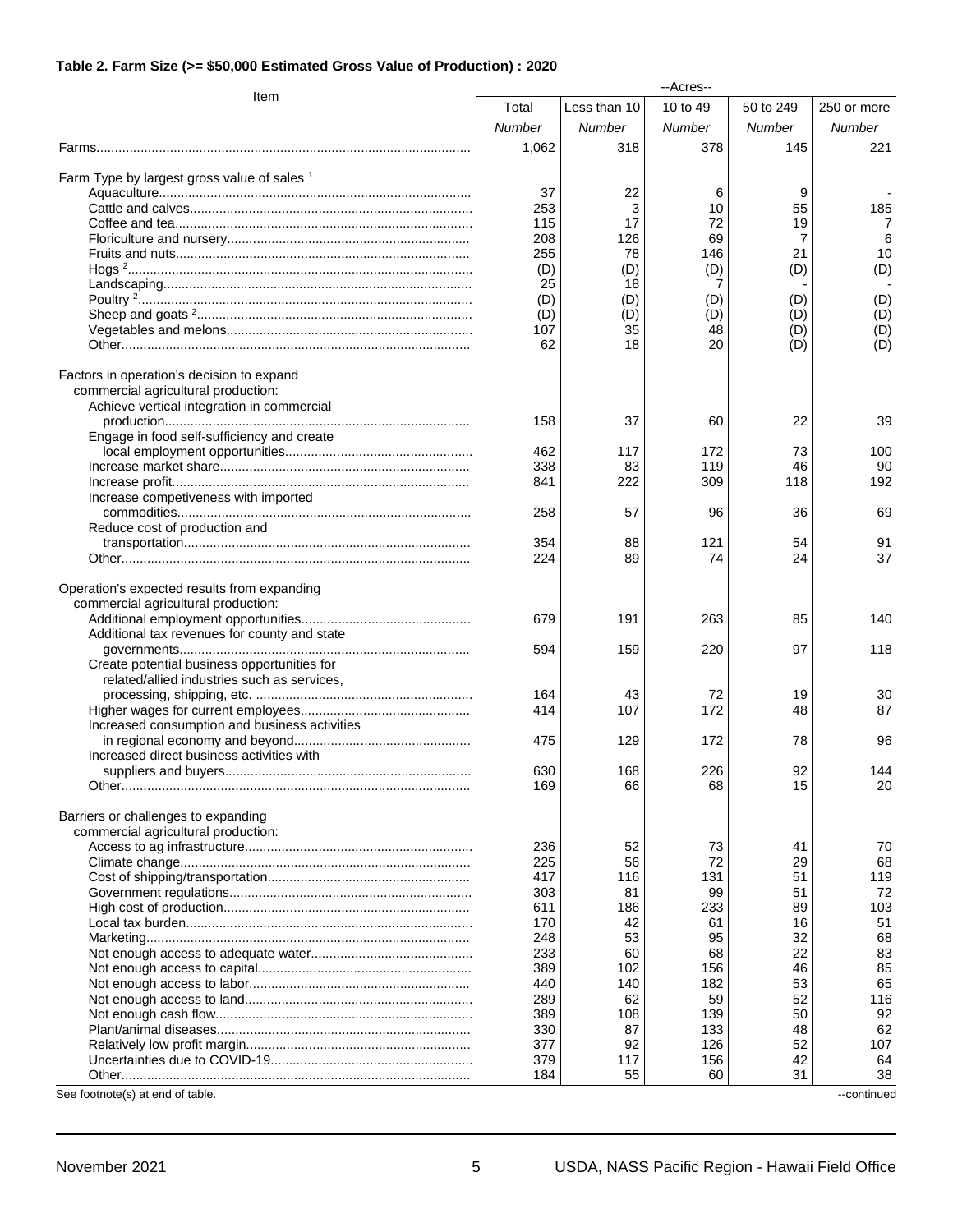#### **Table 2. Farm Size (>= \$50,000 Estimated Gross Value of Production) : 2020 (continued)**

| Item<br>Total<br>Less than 10<br>10 to 49<br>50 to 249<br>250 or more<br>Number<br><b>Number</b><br>Number<br><b>Number</b><br>Number<br>Technologies needed to increase productivity in<br>commercial agricultural production:<br>34<br>5<br>9<br>10<br>10<br>67<br>34<br>227<br>103<br>23<br>24<br>50<br>187<br>8<br>105<br>Modern greenhouses/controlled<br>358<br>152<br>150<br>24<br>32<br>689<br>183<br>280<br>84<br>142<br>Precision agriculture and artificial<br>134<br>26<br>44<br>13<br>51<br>55<br>20<br>25<br>149<br>49<br>Average margin of profit over the past 3 years:<br>203<br>68<br>69<br>32<br>34<br>76<br>293<br>108<br>49<br>60<br>45<br>21<br>170<br>59<br>45<br>139<br>51<br>49<br>15<br>24<br>22<br>27<br>28<br>91<br>14<br>71<br>24<br>27<br>6<br>14<br>95<br>32<br>39<br>16<br>8<br>Operation's current markets for majority of<br>commercial agricultural production:<br>352<br>120<br>178<br>944<br>294<br>417<br>84<br>122<br>76<br>135<br>120<br>32<br>47<br>26<br>15<br>Land tenure status and duration of<br>commercial agricultural operations:<br>36<br>193<br>35<br>52<br>70<br>150<br>28<br>50<br>25<br>47<br>332<br>48<br>133<br>57<br>94<br>577<br>224<br>197<br>67<br>89<br>Land lessors by type:<br>11<br>(D)<br>(D)<br>(D)<br>6<br>254<br>34<br>78<br>39<br>103<br>15<br>5<br>24<br>(D)<br>(D)<br>363<br>55<br>109<br>85<br>114<br>22<br>88<br>25<br>17<br>24<br>Marketing outlets (wholesale and retail) of<br>agricultural products sold:<br>8.9<br>22.3<br>19.4<br>1.9<br>36.6<br>0.3<br>0.4<br>0.7<br>0.3<br>1.7<br>1.5<br>2.5<br>0.9<br>1.8<br>0.2<br>0.4<br>0.2<br>0.1<br>0.4<br>0.1<br>0.1<br>4.6<br>1.4<br>(Y)<br>8.4<br>15.2<br>4.0<br>12.6<br>4.0<br>5.3<br>11.7<br>13.8<br>16.3<br>13.3<br>7.6<br>17.7<br>5.6<br>22.8<br>34.1<br>2.9<br>2.0<br>1.1<br>2.7<br>0.9<br>0.4<br>0.7<br>0.2<br>0.6<br>1.7<br>Schools/hospitals/correction<br>0.2<br>0.1<br>0.3<br>0.1<br>0.1<br>Supermarkets/groceries/<br>18.0<br>17.6<br>20.1<br>24.1<br>7.0<br>18.7<br>42.2<br>25.8<br>0.9<br>12.5<br>See footnote(s) at end of table.<br>--continued | --Acres-- |  |  |  |  |  |
|------------------------------------------------------------------------------------------------------------------------------------------------------------------------------------------------------------------------------------------------------------------------------------------------------------------------------------------------------------------------------------------------------------------------------------------------------------------------------------------------------------------------------------------------------------------------------------------------------------------------------------------------------------------------------------------------------------------------------------------------------------------------------------------------------------------------------------------------------------------------------------------------------------------------------------------------------------------------------------------------------------------------------------------------------------------------------------------------------------------------------------------------------------------------------------------------------------------------------------------------------------------------------------------------------------------------------------------------------------------------------------------------------------------------------------------------------------------------------------------------------------------------------------------------------------------------------------------------------------------------------------------------------------------------------------------------------------------------------------------------------------------------------------------------------------------------------------------------------------------------------------------------------------------------------------------------------------------------------------------------------------------------------------------------------------------------------------------|-----------|--|--|--|--|--|
|                                                                                                                                                                                                                                                                                                                                                                                                                                                                                                                                                                                                                                                                                                                                                                                                                                                                                                                                                                                                                                                                                                                                                                                                                                                                                                                                                                                                                                                                                                                                                                                                                                                                                                                                                                                                                                                                                                                                                                                                                                                                                          |           |  |  |  |  |  |
|                                                                                                                                                                                                                                                                                                                                                                                                                                                                                                                                                                                                                                                                                                                                                                                                                                                                                                                                                                                                                                                                                                                                                                                                                                                                                                                                                                                                                                                                                                                                                                                                                                                                                                                                                                                                                                                                                                                                                                                                                                                                                          |           |  |  |  |  |  |
|                                                                                                                                                                                                                                                                                                                                                                                                                                                                                                                                                                                                                                                                                                                                                                                                                                                                                                                                                                                                                                                                                                                                                                                                                                                                                                                                                                                                                                                                                                                                                                                                                                                                                                                                                                                                                                                                                                                                                                                                                                                                                          |           |  |  |  |  |  |
|                                                                                                                                                                                                                                                                                                                                                                                                                                                                                                                                                                                                                                                                                                                                                                                                                                                                                                                                                                                                                                                                                                                                                                                                                                                                                                                                                                                                                                                                                                                                                                                                                                                                                                                                                                                                                                                                                                                                                                                                                                                                                          |           |  |  |  |  |  |
|                                                                                                                                                                                                                                                                                                                                                                                                                                                                                                                                                                                                                                                                                                                                                                                                                                                                                                                                                                                                                                                                                                                                                                                                                                                                                                                                                                                                                                                                                                                                                                                                                                                                                                                                                                                                                                                                                                                                                                                                                                                                                          |           |  |  |  |  |  |
|                                                                                                                                                                                                                                                                                                                                                                                                                                                                                                                                                                                                                                                                                                                                                                                                                                                                                                                                                                                                                                                                                                                                                                                                                                                                                                                                                                                                                                                                                                                                                                                                                                                                                                                                                                                                                                                                                                                                                                                                                                                                                          |           |  |  |  |  |  |
|                                                                                                                                                                                                                                                                                                                                                                                                                                                                                                                                                                                                                                                                                                                                                                                                                                                                                                                                                                                                                                                                                                                                                                                                                                                                                                                                                                                                                                                                                                                                                                                                                                                                                                                                                                                                                                                                                                                                                                                                                                                                                          |           |  |  |  |  |  |
|                                                                                                                                                                                                                                                                                                                                                                                                                                                                                                                                                                                                                                                                                                                                                                                                                                                                                                                                                                                                                                                                                                                                                                                                                                                                                                                                                                                                                                                                                                                                                                                                                                                                                                                                                                                                                                                                                                                                                                                                                                                                                          |           |  |  |  |  |  |
|                                                                                                                                                                                                                                                                                                                                                                                                                                                                                                                                                                                                                                                                                                                                                                                                                                                                                                                                                                                                                                                                                                                                                                                                                                                                                                                                                                                                                                                                                                                                                                                                                                                                                                                                                                                                                                                                                                                                                                                                                                                                                          |           |  |  |  |  |  |
|                                                                                                                                                                                                                                                                                                                                                                                                                                                                                                                                                                                                                                                                                                                                                                                                                                                                                                                                                                                                                                                                                                                                                                                                                                                                                                                                                                                                                                                                                                                                                                                                                                                                                                                                                                                                                                                                                                                                                                                                                                                                                          |           |  |  |  |  |  |
|                                                                                                                                                                                                                                                                                                                                                                                                                                                                                                                                                                                                                                                                                                                                                                                                                                                                                                                                                                                                                                                                                                                                                                                                                                                                                                                                                                                                                                                                                                                                                                                                                                                                                                                                                                                                                                                                                                                                                                                                                                                                                          |           |  |  |  |  |  |
|                                                                                                                                                                                                                                                                                                                                                                                                                                                                                                                                                                                                                                                                                                                                                                                                                                                                                                                                                                                                                                                                                                                                                                                                                                                                                                                                                                                                                                                                                                                                                                                                                                                                                                                                                                                                                                                                                                                                                                                                                                                                                          |           |  |  |  |  |  |
|                                                                                                                                                                                                                                                                                                                                                                                                                                                                                                                                                                                                                                                                                                                                                                                                                                                                                                                                                                                                                                                                                                                                                                                                                                                                                                                                                                                                                                                                                                                                                                                                                                                                                                                                                                                                                                                                                                                                                                                                                                                                                          |           |  |  |  |  |  |
|                                                                                                                                                                                                                                                                                                                                                                                                                                                                                                                                                                                                                                                                                                                                                                                                                                                                                                                                                                                                                                                                                                                                                                                                                                                                                                                                                                                                                                                                                                                                                                                                                                                                                                                                                                                                                                                                                                                                                                                                                                                                                          |           |  |  |  |  |  |
|                                                                                                                                                                                                                                                                                                                                                                                                                                                                                                                                                                                                                                                                                                                                                                                                                                                                                                                                                                                                                                                                                                                                                                                                                                                                                                                                                                                                                                                                                                                                                                                                                                                                                                                                                                                                                                                                                                                                                                                                                                                                                          |           |  |  |  |  |  |
|                                                                                                                                                                                                                                                                                                                                                                                                                                                                                                                                                                                                                                                                                                                                                                                                                                                                                                                                                                                                                                                                                                                                                                                                                                                                                                                                                                                                                                                                                                                                                                                                                                                                                                                                                                                                                                                                                                                                                                                                                                                                                          |           |  |  |  |  |  |
|                                                                                                                                                                                                                                                                                                                                                                                                                                                                                                                                                                                                                                                                                                                                                                                                                                                                                                                                                                                                                                                                                                                                                                                                                                                                                                                                                                                                                                                                                                                                                                                                                                                                                                                                                                                                                                                                                                                                                                                                                                                                                          |           |  |  |  |  |  |
|                                                                                                                                                                                                                                                                                                                                                                                                                                                                                                                                                                                                                                                                                                                                                                                                                                                                                                                                                                                                                                                                                                                                                                                                                                                                                                                                                                                                                                                                                                                                                                                                                                                                                                                                                                                                                                                                                                                                                                                                                                                                                          |           |  |  |  |  |  |
|                                                                                                                                                                                                                                                                                                                                                                                                                                                                                                                                                                                                                                                                                                                                                                                                                                                                                                                                                                                                                                                                                                                                                                                                                                                                                                                                                                                                                                                                                                                                                                                                                                                                                                                                                                                                                                                                                                                                                                                                                                                                                          |           |  |  |  |  |  |
|                                                                                                                                                                                                                                                                                                                                                                                                                                                                                                                                                                                                                                                                                                                                                                                                                                                                                                                                                                                                                                                                                                                                                                                                                                                                                                                                                                                                                                                                                                                                                                                                                                                                                                                                                                                                                                                                                                                                                                                                                                                                                          |           |  |  |  |  |  |
|                                                                                                                                                                                                                                                                                                                                                                                                                                                                                                                                                                                                                                                                                                                                                                                                                                                                                                                                                                                                                                                                                                                                                                                                                                                                                                                                                                                                                                                                                                                                                                                                                                                                                                                                                                                                                                                                                                                                                                                                                                                                                          |           |  |  |  |  |  |
|                                                                                                                                                                                                                                                                                                                                                                                                                                                                                                                                                                                                                                                                                                                                                                                                                                                                                                                                                                                                                                                                                                                                                                                                                                                                                                                                                                                                                                                                                                                                                                                                                                                                                                                                                                                                                                                                                                                                                                                                                                                                                          |           |  |  |  |  |  |
|                                                                                                                                                                                                                                                                                                                                                                                                                                                                                                                                                                                                                                                                                                                                                                                                                                                                                                                                                                                                                                                                                                                                                                                                                                                                                                                                                                                                                                                                                                                                                                                                                                                                                                                                                                                                                                                                                                                                                                                                                                                                                          |           |  |  |  |  |  |
|                                                                                                                                                                                                                                                                                                                                                                                                                                                                                                                                                                                                                                                                                                                                                                                                                                                                                                                                                                                                                                                                                                                                                                                                                                                                                                                                                                                                                                                                                                                                                                                                                                                                                                                                                                                                                                                                                                                                                                                                                                                                                          |           |  |  |  |  |  |
|                                                                                                                                                                                                                                                                                                                                                                                                                                                                                                                                                                                                                                                                                                                                                                                                                                                                                                                                                                                                                                                                                                                                                                                                                                                                                                                                                                                                                                                                                                                                                                                                                                                                                                                                                                                                                                                                                                                                                                                                                                                                                          |           |  |  |  |  |  |
|                                                                                                                                                                                                                                                                                                                                                                                                                                                                                                                                                                                                                                                                                                                                                                                                                                                                                                                                                                                                                                                                                                                                                                                                                                                                                                                                                                                                                                                                                                                                                                                                                                                                                                                                                                                                                                                                                                                                                                                                                                                                                          |           |  |  |  |  |  |
|                                                                                                                                                                                                                                                                                                                                                                                                                                                                                                                                                                                                                                                                                                                                                                                                                                                                                                                                                                                                                                                                                                                                                                                                                                                                                                                                                                                                                                                                                                                                                                                                                                                                                                                                                                                                                                                                                                                                                                                                                                                                                          |           |  |  |  |  |  |
|                                                                                                                                                                                                                                                                                                                                                                                                                                                                                                                                                                                                                                                                                                                                                                                                                                                                                                                                                                                                                                                                                                                                                                                                                                                                                                                                                                                                                                                                                                                                                                                                                                                                                                                                                                                                                                                                                                                                                                                                                                                                                          |           |  |  |  |  |  |
|                                                                                                                                                                                                                                                                                                                                                                                                                                                                                                                                                                                                                                                                                                                                                                                                                                                                                                                                                                                                                                                                                                                                                                                                                                                                                                                                                                                                                                                                                                                                                                                                                                                                                                                                                                                                                                                                                                                                                                                                                                                                                          |           |  |  |  |  |  |
|                                                                                                                                                                                                                                                                                                                                                                                                                                                                                                                                                                                                                                                                                                                                                                                                                                                                                                                                                                                                                                                                                                                                                                                                                                                                                                                                                                                                                                                                                                                                                                                                                                                                                                                                                                                                                                                                                                                                                                                                                                                                                          |           |  |  |  |  |  |
|                                                                                                                                                                                                                                                                                                                                                                                                                                                                                                                                                                                                                                                                                                                                                                                                                                                                                                                                                                                                                                                                                                                                                                                                                                                                                                                                                                                                                                                                                                                                                                                                                                                                                                                                                                                                                                                                                                                                                                                                                                                                                          |           |  |  |  |  |  |
|                                                                                                                                                                                                                                                                                                                                                                                                                                                                                                                                                                                                                                                                                                                                                                                                                                                                                                                                                                                                                                                                                                                                                                                                                                                                                                                                                                                                                                                                                                                                                                                                                                                                                                                                                                                                                                                                                                                                                                                                                                                                                          |           |  |  |  |  |  |
|                                                                                                                                                                                                                                                                                                                                                                                                                                                                                                                                                                                                                                                                                                                                                                                                                                                                                                                                                                                                                                                                                                                                                                                                                                                                                                                                                                                                                                                                                                                                                                                                                                                                                                                                                                                                                                                                                                                                                                                                                                                                                          |           |  |  |  |  |  |
|                                                                                                                                                                                                                                                                                                                                                                                                                                                                                                                                                                                                                                                                                                                                                                                                                                                                                                                                                                                                                                                                                                                                                                                                                                                                                                                                                                                                                                                                                                                                                                                                                                                                                                                                                                                                                                                                                                                                                                                                                                                                                          |           |  |  |  |  |  |
|                                                                                                                                                                                                                                                                                                                                                                                                                                                                                                                                                                                                                                                                                                                                                                                                                                                                                                                                                                                                                                                                                                                                                                                                                                                                                                                                                                                                                                                                                                                                                                                                                                                                                                                                                                                                                                                                                                                                                                                                                                                                                          |           |  |  |  |  |  |
|                                                                                                                                                                                                                                                                                                                                                                                                                                                                                                                                                                                                                                                                                                                                                                                                                                                                                                                                                                                                                                                                                                                                                                                                                                                                                                                                                                                                                                                                                                                                                                                                                                                                                                                                                                                                                                                                                                                                                                                                                                                                                          |           |  |  |  |  |  |
|                                                                                                                                                                                                                                                                                                                                                                                                                                                                                                                                                                                                                                                                                                                                                                                                                                                                                                                                                                                                                                                                                                                                                                                                                                                                                                                                                                                                                                                                                                                                                                                                                                                                                                                                                                                                                                                                                                                                                                                                                                                                                          |           |  |  |  |  |  |
|                                                                                                                                                                                                                                                                                                                                                                                                                                                                                                                                                                                                                                                                                                                                                                                                                                                                                                                                                                                                                                                                                                                                                                                                                                                                                                                                                                                                                                                                                                                                                                                                                                                                                                                                                                                                                                                                                                                                                                                                                                                                                          |           |  |  |  |  |  |
|                                                                                                                                                                                                                                                                                                                                                                                                                                                                                                                                                                                                                                                                                                                                                                                                                                                                                                                                                                                                                                                                                                                                                                                                                                                                                                                                                                                                                                                                                                                                                                                                                                                                                                                                                                                                                                                                                                                                                                                                                                                                                          |           |  |  |  |  |  |
|                                                                                                                                                                                                                                                                                                                                                                                                                                                                                                                                                                                                                                                                                                                                                                                                                                                                                                                                                                                                                                                                                                                                                                                                                                                                                                                                                                                                                                                                                                                                                                                                                                                                                                                                                                                                                                                                                                                                                                                                                                                                                          |           |  |  |  |  |  |
|                                                                                                                                                                                                                                                                                                                                                                                                                                                                                                                                                                                                                                                                                                                                                                                                                                                                                                                                                                                                                                                                                                                                                                                                                                                                                                                                                                                                                                                                                                                                                                                                                                                                                                                                                                                                                                                                                                                                                                                                                                                                                          |           |  |  |  |  |  |
|                                                                                                                                                                                                                                                                                                                                                                                                                                                                                                                                                                                                                                                                                                                                                                                                                                                                                                                                                                                                                                                                                                                                                                                                                                                                                                                                                                                                                                                                                                                                                                                                                                                                                                                                                                                                                                                                                                                                                                                                                                                                                          |           |  |  |  |  |  |
|                                                                                                                                                                                                                                                                                                                                                                                                                                                                                                                                                                                                                                                                                                                                                                                                                                                                                                                                                                                                                                                                                                                                                                                                                                                                                                                                                                                                                                                                                                                                                                                                                                                                                                                                                                                                                                                                                                                                                                                                                                                                                          |           |  |  |  |  |  |
|                                                                                                                                                                                                                                                                                                                                                                                                                                                                                                                                                                                                                                                                                                                                                                                                                                                                                                                                                                                                                                                                                                                                                                                                                                                                                                                                                                                                                                                                                                                                                                                                                                                                                                                                                                                                                                                                                                                                                                                                                                                                                          |           |  |  |  |  |  |
|                                                                                                                                                                                                                                                                                                                                                                                                                                                                                                                                                                                                                                                                                                                                                                                                                                                                                                                                                                                                                                                                                                                                                                                                                                                                                                                                                                                                                                                                                                                                                                                                                                                                                                                                                                                                                                                                                                                                                                                                                                                                                          |           |  |  |  |  |  |
|                                                                                                                                                                                                                                                                                                                                                                                                                                                                                                                                                                                                                                                                                                                                                                                                                                                                                                                                                                                                                                                                                                                                                                                                                                                                                                                                                                                                                                                                                                                                                                                                                                                                                                                                                                                                                                                                                                                                                                                                                                                                                          |           |  |  |  |  |  |
|                                                                                                                                                                                                                                                                                                                                                                                                                                                                                                                                                                                                                                                                                                                                                                                                                                                                                                                                                                                                                                                                                                                                                                                                                                                                                                                                                                                                                                                                                                                                                                                                                                                                                                                                                                                                                                                                                                                                                                                                                                                                                          |           |  |  |  |  |  |
|                                                                                                                                                                                                                                                                                                                                                                                                                                                                                                                                                                                                                                                                                                                                                                                                                                                                                                                                                                                                                                                                                                                                                                                                                                                                                                                                                                                                                                                                                                                                                                                                                                                                                                                                                                                                                                                                                                                                                                                                                                                                                          |           |  |  |  |  |  |
|                                                                                                                                                                                                                                                                                                                                                                                                                                                                                                                                                                                                                                                                                                                                                                                                                                                                                                                                                                                                                                                                                                                                                                                                                                                                                                                                                                                                                                                                                                                                                                                                                                                                                                                                                                                                                                                                                                                                                                                                                                                                                          |           |  |  |  |  |  |
|                                                                                                                                                                                                                                                                                                                                                                                                                                                                                                                                                                                                                                                                                                                                                                                                                                                                                                                                                                                                                                                                                                                                                                                                                                                                                                                                                                                                                                                                                                                                                                                                                                                                                                                                                                                                                                                                                                                                                                                                                                                                                          |           |  |  |  |  |  |
|                                                                                                                                                                                                                                                                                                                                                                                                                                                                                                                                                                                                                                                                                                                                                                                                                                                                                                                                                                                                                                                                                                                                                                                                                                                                                                                                                                                                                                                                                                                                                                                                                                                                                                                                                                                                                                                                                                                                                                                                                                                                                          |           |  |  |  |  |  |
|                                                                                                                                                                                                                                                                                                                                                                                                                                                                                                                                                                                                                                                                                                                                                                                                                                                                                                                                                                                                                                                                                                                                                                                                                                                                                                                                                                                                                                                                                                                                                                                                                                                                                                                                                                                                                                                                                                                                                                                                                                                                                          |           |  |  |  |  |  |
|                                                                                                                                                                                                                                                                                                                                                                                                                                                                                                                                                                                                                                                                                                                                                                                                                                                                                                                                                                                                                                                                                                                                                                                                                                                                                                                                                                                                                                                                                                                                                                                                                                                                                                                                                                                                                                                                                                                                                                                                                                                                                          |           |  |  |  |  |  |
|                                                                                                                                                                                                                                                                                                                                                                                                                                                                                                                                                                                                                                                                                                                                                                                                                                                                                                                                                                                                                                                                                                                                                                                                                                                                                                                                                                                                                                                                                                                                                                                                                                                                                                                                                                                                                                                                                                                                                                                                                                                                                          |           |  |  |  |  |  |
|                                                                                                                                                                                                                                                                                                                                                                                                                                                                                                                                                                                                                                                                                                                                                                                                                                                                                                                                                                                                                                                                                                                                                                                                                                                                                                                                                                                                                                                                                                                                                                                                                                                                                                                                                                                                                                                                                                                                                                                                                                                                                          |           |  |  |  |  |  |
|                                                                                                                                                                                                                                                                                                                                                                                                                                                                                                                                                                                                                                                                                                                                                                                                                                                                                                                                                                                                                                                                                                                                                                                                                                                                                                                                                                                                                                                                                                                                                                                                                                                                                                                                                                                                                                                                                                                                                                                                                                                                                          |           |  |  |  |  |  |
|                                                                                                                                                                                                                                                                                                                                                                                                                                                                                                                                                                                                                                                                                                                                                                                                                                                                                                                                                                                                                                                                                                                                                                                                                                                                                                                                                                                                                                                                                                                                                                                                                                                                                                                                                                                                                                                                                                                                                                                                                                                                                          |           |  |  |  |  |  |
|                                                                                                                                                                                                                                                                                                                                                                                                                                                                                                                                                                                                                                                                                                                                                                                                                                                                                                                                                                                                                                                                                                                                                                                                                                                                                                                                                                                                                                                                                                                                                                                                                                                                                                                                                                                                                                                                                                                                                                                                                                                                                          |           |  |  |  |  |  |
|                                                                                                                                                                                                                                                                                                                                                                                                                                                                                                                                                                                                                                                                                                                                                                                                                                                                                                                                                                                                                                                                                                                                                                                                                                                                                                                                                                                                                                                                                                                                                                                                                                                                                                                                                                                                                                                                                                                                                                                                                                                                                          |           |  |  |  |  |  |
|                                                                                                                                                                                                                                                                                                                                                                                                                                                                                                                                                                                                                                                                                                                                                                                                                                                                                                                                                                                                                                                                                                                                                                                                                                                                                                                                                                                                                                                                                                                                                                                                                                                                                                                                                                                                                                                                                                                                                                                                                                                                                          |           |  |  |  |  |  |
|                                                                                                                                                                                                                                                                                                                                                                                                                                                                                                                                                                                                                                                                                                                                                                                                                                                                                                                                                                                                                                                                                                                                                                                                                                                                                                                                                                                                                                                                                                                                                                                                                                                                                                                                                                                                                                                                                                                                                                                                                                                                                          |           |  |  |  |  |  |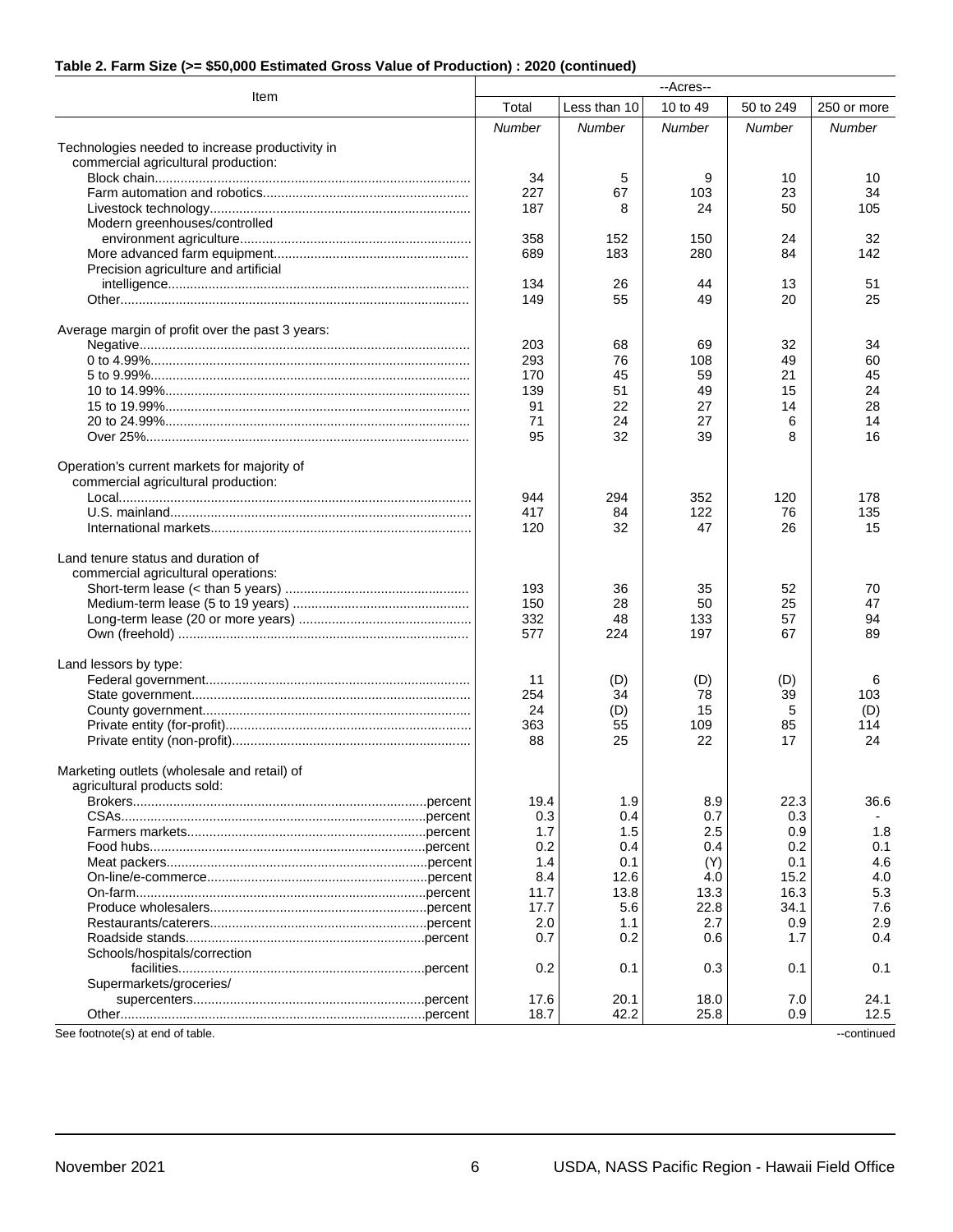#### **Table 2. Farm Size (>= \$50,000 Estimated Gross Value of Production) : 2020 (continued)**

|                                                                                                                       | --Acres--                       |                             |                             |                           |                            |
|-----------------------------------------------------------------------------------------------------------------------|---------------------------------|-----------------------------|-----------------------------|---------------------------|----------------------------|
| Item                                                                                                                  | Total                           | Less than 10                | 10 to 49                    | 50 to 249                 | 250 or more                |
|                                                                                                                       | <b>Number</b>                   | Number                      | Number                      | Number                    | Number                     |
| Expected impact from \$100,000 grant scenario<br>Increase in total gross value of sales at<br>end of 12-month period: | 279<br>164                      | 87<br>34                    | 81<br>72                    | 35<br>31                  | 76<br>27                   |
|                                                                                                                       | 169<br>111<br>107<br>232        | 43<br>29<br>44<br>81        | 74<br>47<br>31<br>73        | 22<br>14<br>16<br>27      | 30<br>21<br>16<br>51       |
| Additional employees added to payroll:                                                                                | 214<br>750<br>98                | 58<br>233<br>27             | 58<br>269<br>51             | 30<br>101<br>14           | 68<br>147<br>6             |
| Time period required for expansion<br>to begin:                                                                       | 342<br>249<br>143<br>196<br>132 | 107<br>66<br>44<br>66<br>35 | 104<br>96<br>56<br>79<br>43 | 54<br>42<br>19<br>21<br>9 | 77<br>45<br>24<br>30<br>45 |
| Operations interested in expanding<br>agricultural production within                                                  | 710                             | 173                         | 274                         | 107                       | 156                        |

- Represents zero.

(D) Withheld to avoid disclosing data for individual operations.

(Y) Less than level of precision shown.

<sup>1</sup> May not add to totals due to rounding and disclosure concerns.<br><sup>2</sup> Included in 'Other'.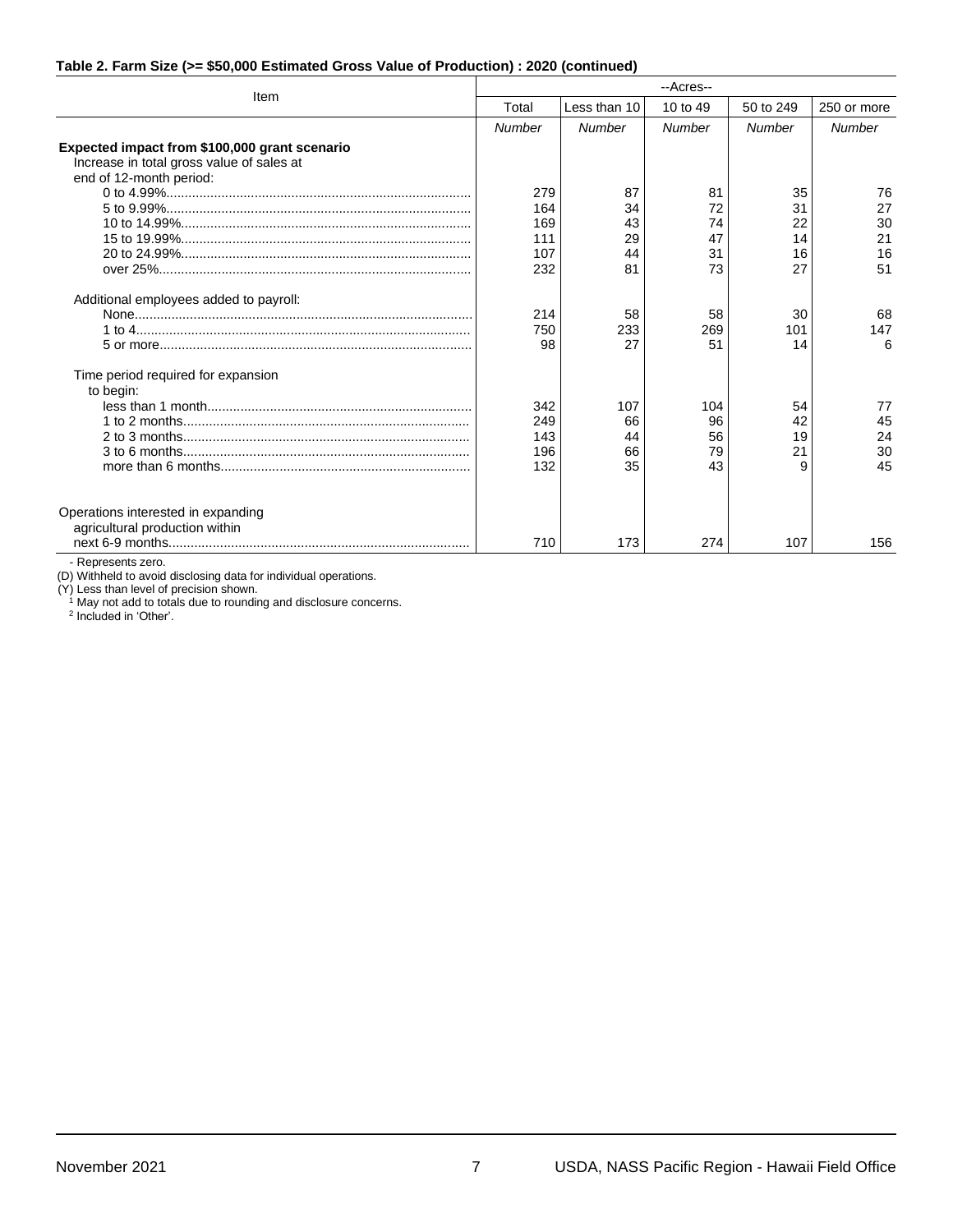#### **Table 3. Farms by Value of Sales (>= \$50,000 Estimated Gross Value of Production) : 2020**

| Item<br>0 <sub>to</sub><br>50,000 to<br>100,000 to<br>500,000 or<br>Total<br>49,999<br>99,999<br>499,999<br>more<br><b>Number</b><br>Number<br>Number<br><b>Number</b><br>Number<br>474<br>174<br>1,062<br>260<br>154<br>Farm Type by largest gross value of sales<br>17<br>37<br>5<br>11<br>4<br>253<br>46<br>43<br>20<br>144<br>20<br>18<br>115<br>44<br>33<br>208<br>53<br>37<br>78<br>40<br>255<br>35<br>33<br>18<br>169<br>(D)<br>(D)<br>(D)<br>(D)<br>(D)<br>25<br>7<br>7<br>11<br>(D)<br>(D)<br>(D)<br>(D)<br>(D)<br>(D)<br>(D)<br>(D)<br>(D)<br>(D)<br>107<br>21<br>20<br>27<br>39<br>14<br>62<br>32<br>12<br>4<br>Factors in operation's decision to expand<br>commercial agricultural production:<br>Achieve vertical integration in commercial<br>158<br>27<br>34<br>51<br>46<br>Engage in food self-sufficiency and create<br>65<br>462<br>213<br>81<br>103<br>338<br>103<br>79<br>74<br>82<br>131<br>841<br>365<br>140<br>205<br>Increase competiveness with imported<br>258<br>96<br>53<br>70<br>39<br>Reduce cost of production and<br>354<br>137<br>64<br>67<br>86<br>224<br>106<br>17<br>41<br>60<br>Operation's expected results from expanding<br>commercial agricultural production:<br>679<br>243<br>116<br>184<br>136<br>Additional tax revenues for county and state<br>594<br>272<br>95<br>141<br>86<br>Create potential business opportunities for<br>related/allied industries such as services,<br>164<br>69<br>42<br>20<br>33<br>414<br>123<br>78<br>127<br>86<br>Increased consumption and business activities<br>475<br>204<br>86<br>117<br>68<br>Increased direct business activities with<br>630<br>272<br>110<br>146<br>102<br>169<br>80<br>31<br>12<br>46<br>Barriers or challenges to expanding<br>commercial agricultural production:<br>236<br>105<br>52<br>52<br>27<br>225<br>116<br>50<br>37<br>22<br>66<br>417<br>165<br>86<br>100<br>303<br>115<br>51<br>46<br>91<br>99<br>611<br>251<br>111<br>150<br>21<br>170<br>66<br>30<br>53<br>97<br>21<br>248<br>66<br>64<br>37<br>233<br>47<br>98<br>51<br>53<br>389<br>145<br>85<br>106<br>72<br>95<br>440<br>144<br>129<br>289<br>65<br>43<br>116<br>65<br>53<br>389<br>69<br>177<br>90<br>330<br>78<br>54<br>134<br>64<br>377<br>179<br>76<br>74<br>48<br>57<br>379<br>159<br>76<br>87<br>27<br>22<br>184<br>83<br>52<br>See footnote(s) at end of table.<br>--continued | --Dollars-- |  |  |  |  |
|---------------------------------------------------------------------------------------------------------------------------------------------------------------------------------------------------------------------------------------------------------------------------------------------------------------------------------------------------------------------------------------------------------------------------------------------------------------------------------------------------------------------------------------------------------------------------------------------------------------------------------------------------------------------------------------------------------------------------------------------------------------------------------------------------------------------------------------------------------------------------------------------------------------------------------------------------------------------------------------------------------------------------------------------------------------------------------------------------------------------------------------------------------------------------------------------------------------------------------------------------------------------------------------------------------------------------------------------------------------------------------------------------------------------------------------------------------------------------------------------------------------------------------------------------------------------------------------------------------------------------------------------------------------------------------------------------------------------------------------------------------------------------------------------------------------------------------------------------------------------------------------------------------------------------------------------------------------------------------------------------------------------------------------------------------------------------------------------------------------------------------------------------------------------------------------------------------------------------------------------------------------------------------------------------------------------------------------------------------------|-------------|--|--|--|--|
|                                                                                                                                                                                                                                                                                                                                                                                                                                                                                                                                                                                                                                                                                                                                                                                                                                                                                                                                                                                                                                                                                                                                                                                                                                                                                                                                                                                                                                                                                                                                                                                                                                                                                                                                                                                                                                                                                                                                                                                                                                                                                                                                                                                                                                                                                                                                                               |             |  |  |  |  |
|                                                                                                                                                                                                                                                                                                                                                                                                                                                                                                                                                                                                                                                                                                                                                                                                                                                                                                                                                                                                                                                                                                                                                                                                                                                                                                                                                                                                                                                                                                                                                                                                                                                                                                                                                                                                                                                                                                                                                                                                                                                                                                                                                                                                                                                                                                                                                               |             |  |  |  |  |
|                                                                                                                                                                                                                                                                                                                                                                                                                                                                                                                                                                                                                                                                                                                                                                                                                                                                                                                                                                                                                                                                                                                                                                                                                                                                                                                                                                                                                                                                                                                                                                                                                                                                                                                                                                                                                                                                                                                                                                                                                                                                                                                                                                                                                                                                                                                                                               |             |  |  |  |  |
|                                                                                                                                                                                                                                                                                                                                                                                                                                                                                                                                                                                                                                                                                                                                                                                                                                                                                                                                                                                                                                                                                                                                                                                                                                                                                                                                                                                                                                                                                                                                                                                                                                                                                                                                                                                                                                                                                                                                                                                                                                                                                                                                                                                                                                                                                                                                                               |             |  |  |  |  |
|                                                                                                                                                                                                                                                                                                                                                                                                                                                                                                                                                                                                                                                                                                                                                                                                                                                                                                                                                                                                                                                                                                                                                                                                                                                                                                                                                                                                                                                                                                                                                                                                                                                                                                                                                                                                                                                                                                                                                                                                                                                                                                                                                                                                                                                                                                                                                               |             |  |  |  |  |
|                                                                                                                                                                                                                                                                                                                                                                                                                                                                                                                                                                                                                                                                                                                                                                                                                                                                                                                                                                                                                                                                                                                                                                                                                                                                                                                                                                                                                                                                                                                                                                                                                                                                                                                                                                                                                                                                                                                                                                                                                                                                                                                                                                                                                                                                                                                                                               |             |  |  |  |  |
|                                                                                                                                                                                                                                                                                                                                                                                                                                                                                                                                                                                                                                                                                                                                                                                                                                                                                                                                                                                                                                                                                                                                                                                                                                                                                                                                                                                                                                                                                                                                                                                                                                                                                                                                                                                                                                                                                                                                                                                                                                                                                                                                                                                                                                                                                                                                                               |             |  |  |  |  |
|                                                                                                                                                                                                                                                                                                                                                                                                                                                                                                                                                                                                                                                                                                                                                                                                                                                                                                                                                                                                                                                                                                                                                                                                                                                                                                                                                                                                                                                                                                                                                                                                                                                                                                                                                                                                                                                                                                                                                                                                                                                                                                                                                                                                                                                                                                                                                               |             |  |  |  |  |
|                                                                                                                                                                                                                                                                                                                                                                                                                                                                                                                                                                                                                                                                                                                                                                                                                                                                                                                                                                                                                                                                                                                                                                                                                                                                                                                                                                                                                                                                                                                                                                                                                                                                                                                                                                                                                                                                                                                                                                                                                                                                                                                                                                                                                                                                                                                                                               |             |  |  |  |  |
|                                                                                                                                                                                                                                                                                                                                                                                                                                                                                                                                                                                                                                                                                                                                                                                                                                                                                                                                                                                                                                                                                                                                                                                                                                                                                                                                                                                                                                                                                                                                                                                                                                                                                                                                                                                                                                                                                                                                                                                                                                                                                                                                                                                                                                                                                                                                                               |             |  |  |  |  |
|                                                                                                                                                                                                                                                                                                                                                                                                                                                                                                                                                                                                                                                                                                                                                                                                                                                                                                                                                                                                                                                                                                                                                                                                                                                                                                                                                                                                                                                                                                                                                                                                                                                                                                                                                                                                                                                                                                                                                                                                                                                                                                                                                                                                                                                                                                                                                               |             |  |  |  |  |
|                                                                                                                                                                                                                                                                                                                                                                                                                                                                                                                                                                                                                                                                                                                                                                                                                                                                                                                                                                                                                                                                                                                                                                                                                                                                                                                                                                                                                                                                                                                                                                                                                                                                                                                                                                                                                                                                                                                                                                                                                                                                                                                                                                                                                                                                                                                                                               |             |  |  |  |  |
|                                                                                                                                                                                                                                                                                                                                                                                                                                                                                                                                                                                                                                                                                                                                                                                                                                                                                                                                                                                                                                                                                                                                                                                                                                                                                                                                                                                                                                                                                                                                                                                                                                                                                                                                                                                                                                                                                                                                                                                                                                                                                                                                                                                                                                                                                                                                                               |             |  |  |  |  |
|                                                                                                                                                                                                                                                                                                                                                                                                                                                                                                                                                                                                                                                                                                                                                                                                                                                                                                                                                                                                                                                                                                                                                                                                                                                                                                                                                                                                                                                                                                                                                                                                                                                                                                                                                                                                                                                                                                                                                                                                                                                                                                                                                                                                                                                                                                                                                               |             |  |  |  |  |
|                                                                                                                                                                                                                                                                                                                                                                                                                                                                                                                                                                                                                                                                                                                                                                                                                                                                                                                                                                                                                                                                                                                                                                                                                                                                                                                                                                                                                                                                                                                                                                                                                                                                                                                                                                                                                                                                                                                                                                                                                                                                                                                                                                                                                                                                                                                                                               |             |  |  |  |  |
|                                                                                                                                                                                                                                                                                                                                                                                                                                                                                                                                                                                                                                                                                                                                                                                                                                                                                                                                                                                                                                                                                                                                                                                                                                                                                                                                                                                                                                                                                                                                                                                                                                                                                                                                                                                                                                                                                                                                                                                                                                                                                                                                                                                                                                                                                                                                                               |             |  |  |  |  |
|                                                                                                                                                                                                                                                                                                                                                                                                                                                                                                                                                                                                                                                                                                                                                                                                                                                                                                                                                                                                                                                                                                                                                                                                                                                                                                                                                                                                                                                                                                                                                                                                                                                                                                                                                                                                                                                                                                                                                                                                                                                                                                                                                                                                                                                                                                                                                               |             |  |  |  |  |
|                                                                                                                                                                                                                                                                                                                                                                                                                                                                                                                                                                                                                                                                                                                                                                                                                                                                                                                                                                                                                                                                                                                                                                                                                                                                                                                                                                                                                                                                                                                                                                                                                                                                                                                                                                                                                                                                                                                                                                                                                                                                                                                                                                                                                                                                                                                                                               |             |  |  |  |  |
|                                                                                                                                                                                                                                                                                                                                                                                                                                                                                                                                                                                                                                                                                                                                                                                                                                                                                                                                                                                                                                                                                                                                                                                                                                                                                                                                                                                                                                                                                                                                                                                                                                                                                                                                                                                                                                                                                                                                                                                                                                                                                                                                                                                                                                                                                                                                                               |             |  |  |  |  |
|                                                                                                                                                                                                                                                                                                                                                                                                                                                                                                                                                                                                                                                                                                                                                                                                                                                                                                                                                                                                                                                                                                                                                                                                                                                                                                                                                                                                                                                                                                                                                                                                                                                                                                                                                                                                                                                                                                                                                                                                                                                                                                                                                                                                                                                                                                                                                               |             |  |  |  |  |
|                                                                                                                                                                                                                                                                                                                                                                                                                                                                                                                                                                                                                                                                                                                                                                                                                                                                                                                                                                                                                                                                                                                                                                                                                                                                                                                                                                                                                                                                                                                                                                                                                                                                                                                                                                                                                                                                                                                                                                                                                                                                                                                                                                                                                                                                                                                                                               |             |  |  |  |  |
|                                                                                                                                                                                                                                                                                                                                                                                                                                                                                                                                                                                                                                                                                                                                                                                                                                                                                                                                                                                                                                                                                                                                                                                                                                                                                                                                                                                                                                                                                                                                                                                                                                                                                                                                                                                                                                                                                                                                                                                                                                                                                                                                                                                                                                                                                                                                                               |             |  |  |  |  |
|                                                                                                                                                                                                                                                                                                                                                                                                                                                                                                                                                                                                                                                                                                                                                                                                                                                                                                                                                                                                                                                                                                                                                                                                                                                                                                                                                                                                                                                                                                                                                                                                                                                                                                                                                                                                                                                                                                                                                                                                                                                                                                                                                                                                                                                                                                                                                               |             |  |  |  |  |
|                                                                                                                                                                                                                                                                                                                                                                                                                                                                                                                                                                                                                                                                                                                                                                                                                                                                                                                                                                                                                                                                                                                                                                                                                                                                                                                                                                                                                                                                                                                                                                                                                                                                                                                                                                                                                                                                                                                                                                                                                                                                                                                                                                                                                                                                                                                                                               |             |  |  |  |  |
|                                                                                                                                                                                                                                                                                                                                                                                                                                                                                                                                                                                                                                                                                                                                                                                                                                                                                                                                                                                                                                                                                                                                                                                                                                                                                                                                                                                                                                                                                                                                                                                                                                                                                                                                                                                                                                                                                                                                                                                                                                                                                                                                                                                                                                                                                                                                                               |             |  |  |  |  |
|                                                                                                                                                                                                                                                                                                                                                                                                                                                                                                                                                                                                                                                                                                                                                                                                                                                                                                                                                                                                                                                                                                                                                                                                                                                                                                                                                                                                                                                                                                                                                                                                                                                                                                                                                                                                                                                                                                                                                                                                                                                                                                                                                                                                                                                                                                                                                               |             |  |  |  |  |
|                                                                                                                                                                                                                                                                                                                                                                                                                                                                                                                                                                                                                                                                                                                                                                                                                                                                                                                                                                                                                                                                                                                                                                                                                                                                                                                                                                                                                                                                                                                                                                                                                                                                                                                                                                                                                                                                                                                                                                                                                                                                                                                                                                                                                                                                                                                                                               |             |  |  |  |  |
|                                                                                                                                                                                                                                                                                                                                                                                                                                                                                                                                                                                                                                                                                                                                                                                                                                                                                                                                                                                                                                                                                                                                                                                                                                                                                                                                                                                                                                                                                                                                                                                                                                                                                                                                                                                                                                                                                                                                                                                                                                                                                                                                                                                                                                                                                                                                                               |             |  |  |  |  |
|                                                                                                                                                                                                                                                                                                                                                                                                                                                                                                                                                                                                                                                                                                                                                                                                                                                                                                                                                                                                                                                                                                                                                                                                                                                                                                                                                                                                                                                                                                                                                                                                                                                                                                                                                                                                                                                                                                                                                                                                                                                                                                                                                                                                                                                                                                                                                               |             |  |  |  |  |
|                                                                                                                                                                                                                                                                                                                                                                                                                                                                                                                                                                                                                                                                                                                                                                                                                                                                                                                                                                                                                                                                                                                                                                                                                                                                                                                                                                                                                                                                                                                                                                                                                                                                                                                                                                                                                                                                                                                                                                                                                                                                                                                                                                                                                                                                                                                                                               |             |  |  |  |  |
|                                                                                                                                                                                                                                                                                                                                                                                                                                                                                                                                                                                                                                                                                                                                                                                                                                                                                                                                                                                                                                                                                                                                                                                                                                                                                                                                                                                                                                                                                                                                                                                                                                                                                                                                                                                                                                                                                                                                                                                                                                                                                                                                                                                                                                                                                                                                                               |             |  |  |  |  |
|                                                                                                                                                                                                                                                                                                                                                                                                                                                                                                                                                                                                                                                                                                                                                                                                                                                                                                                                                                                                                                                                                                                                                                                                                                                                                                                                                                                                                                                                                                                                                                                                                                                                                                                                                                                                                                                                                                                                                                                                                                                                                                                                                                                                                                                                                                                                                               |             |  |  |  |  |
|                                                                                                                                                                                                                                                                                                                                                                                                                                                                                                                                                                                                                                                                                                                                                                                                                                                                                                                                                                                                                                                                                                                                                                                                                                                                                                                                                                                                                                                                                                                                                                                                                                                                                                                                                                                                                                                                                                                                                                                                                                                                                                                                                                                                                                                                                                                                                               |             |  |  |  |  |
|                                                                                                                                                                                                                                                                                                                                                                                                                                                                                                                                                                                                                                                                                                                                                                                                                                                                                                                                                                                                                                                                                                                                                                                                                                                                                                                                                                                                                                                                                                                                                                                                                                                                                                                                                                                                                                                                                                                                                                                                                                                                                                                                                                                                                                                                                                                                                               |             |  |  |  |  |
|                                                                                                                                                                                                                                                                                                                                                                                                                                                                                                                                                                                                                                                                                                                                                                                                                                                                                                                                                                                                                                                                                                                                                                                                                                                                                                                                                                                                                                                                                                                                                                                                                                                                                                                                                                                                                                                                                                                                                                                                                                                                                                                                                                                                                                                                                                                                                               |             |  |  |  |  |
|                                                                                                                                                                                                                                                                                                                                                                                                                                                                                                                                                                                                                                                                                                                                                                                                                                                                                                                                                                                                                                                                                                                                                                                                                                                                                                                                                                                                                                                                                                                                                                                                                                                                                                                                                                                                                                                                                                                                                                                                                                                                                                                                                                                                                                                                                                                                                               |             |  |  |  |  |
|                                                                                                                                                                                                                                                                                                                                                                                                                                                                                                                                                                                                                                                                                                                                                                                                                                                                                                                                                                                                                                                                                                                                                                                                                                                                                                                                                                                                                                                                                                                                                                                                                                                                                                                                                                                                                                                                                                                                                                                                                                                                                                                                                                                                                                                                                                                                                               |             |  |  |  |  |
|                                                                                                                                                                                                                                                                                                                                                                                                                                                                                                                                                                                                                                                                                                                                                                                                                                                                                                                                                                                                                                                                                                                                                                                                                                                                                                                                                                                                                                                                                                                                                                                                                                                                                                                                                                                                                                                                                                                                                                                                                                                                                                                                                                                                                                                                                                                                                               |             |  |  |  |  |
|                                                                                                                                                                                                                                                                                                                                                                                                                                                                                                                                                                                                                                                                                                                                                                                                                                                                                                                                                                                                                                                                                                                                                                                                                                                                                                                                                                                                                                                                                                                                                                                                                                                                                                                                                                                                                                                                                                                                                                                                                                                                                                                                                                                                                                                                                                                                                               |             |  |  |  |  |
|                                                                                                                                                                                                                                                                                                                                                                                                                                                                                                                                                                                                                                                                                                                                                                                                                                                                                                                                                                                                                                                                                                                                                                                                                                                                                                                                                                                                                                                                                                                                                                                                                                                                                                                                                                                                                                                                                                                                                                                                                                                                                                                                                                                                                                                                                                                                                               |             |  |  |  |  |
|                                                                                                                                                                                                                                                                                                                                                                                                                                                                                                                                                                                                                                                                                                                                                                                                                                                                                                                                                                                                                                                                                                                                                                                                                                                                                                                                                                                                                                                                                                                                                                                                                                                                                                                                                                                                                                                                                                                                                                                                                                                                                                                                                                                                                                                                                                                                                               |             |  |  |  |  |
|                                                                                                                                                                                                                                                                                                                                                                                                                                                                                                                                                                                                                                                                                                                                                                                                                                                                                                                                                                                                                                                                                                                                                                                                                                                                                                                                                                                                                                                                                                                                                                                                                                                                                                                                                                                                                                                                                                                                                                                                                                                                                                                                                                                                                                                                                                                                                               |             |  |  |  |  |
|                                                                                                                                                                                                                                                                                                                                                                                                                                                                                                                                                                                                                                                                                                                                                                                                                                                                                                                                                                                                                                                                                                                                                                                                                                                                                                                                                                                                                                                                                                                                                                                                                                                                                                                                                                                                                                                                                                                                                                                                                                                                                                                                                                                                                                                                                                                                                               |             |  |  |  |  |
|                                                                                                                                                                                                                                                                                                                                                                                                                                                                                                                                                                                                                                                                                                                                                                                                                                                                                                                                                                                                                                                                                                                                                                                                                                                                                                                                                                                                                                                                                                                                                                                                                                                                                                                                                                                                                                                                                                                                                                                                                                                                                                                                                                                                                                                                                                                                                               |             |  |  |  |  |
|                                                                                                                                                                                                                                                                                                                                                                                                                                                                                                                                                                                                                                                                                                                                                                                                                                                                                                                                                                                                                                                                                                                                                                                                                                                                                                                                                                                                                                                                                                                                                                                                                                                                                                                                                                                                                                                                                                                                                                                                                                                                                                                                                                                                                                                                                                                                                               |             |  |  |  |  |
|                                                                                                                                                                                                                                                                                                                                                                                                                                                                                                                                                                                                                                                                                                                                                                                                                                                                                                                                                                                                                                                                                                                                                                                                                                                                                                                                                                                                                                                                                                                                                                                                                                                                                                                                                                                                                                                                                                                                                                                                                                                                                                                                                                                                                                                                                                                                                               |             |  |  |  |  |
|                                                                                                                                                                                                                                                                                                                                                                                                                                                                                                                                                                                                                                                                                                                                                                                                                                                                                                                                                                                                                                                                                                                                                                                                                                                                                                                                                                                                                                                                                                                                                                                                                                                                                                                                                                                                                                                                                                                                                                                                                                                                                                                                                                                                                                                                                                                                                               |             |  |  |  |  |
|                                                                                                                                                                                                                                                                                                                                                                                                                                                                                                                                                                                                                                                                                                                                                                                                                                                                                                                                                                                                                                                                                                                                                                                                                                                                                                                                                                                                                                                                                                                                                                                                                                                                                                                                                                                                                                                                                                                                                                                                                                                                                                                                                                                                                                                                                                                                                               |             |  |  |  |  |
|                                                                                                                                                                                                                                                                                                                                                                                                                                                                                                                                                                                                                                                                                                                                                                                                                                                                                                                                                                                                                                                                                                                                                                                                                                                                                                                                                                                                                                                                                                                                                                                                                                                                                                                                                                                                                                                                                                                                                                                                                                                                                                                                                                                                                                                                                                                                                               |             |  |  |  |  |
|                                                                                                                                                                                                                                                                                                                                                                                                                                                                                                                                                                                                                                                                                                                                                                                                                                                                                                                                                                                                                                                                                                                                                                                                                                                                                                                                                                                                                                                                                                                                                                                                                                                                                                                                                                                                                                                                                                                                                                                                                                                                                                                                                                                                                                                                                                                                                               |             |  |  |  |  |
|                                                                                                                                                                                                                                                                                                                                                                                                                                                                                                                                                                                                                                                                                                                                                                                                                                                                                                                                                                                                                                                                                                                                                                                                                                                                                                                                                                                                                                                                                                                                                                                                                                                                                                                                                                                                                                                                                                                                                                                                                                                                                                                                                                                                                                                                                                                                                               |             |  |  |  |  |
|                                                                                                                                                                                                                                                                                                                                                                                                                                                                                                                                                                                                                                                                                                                                                                                                                                                                                                                                                                                                                                                                                                                                                                                                                                                                                                                                                                                                                                                                                                                                                                                                                                                                                                                                                                                                                                                                                                                                                                                                                                                                                                                                                                                                                                                                                                                                                               |             |  |  |  |  |
|                                                                                                                                                                                                                                                                                                                                                                                                                                                                                                                                                                                                                                                                                                                                                                                                                                                                                                                                                                                                                                                                                                                                                                                                                                                                                                                                                                                                                                                                                                                                                                                                                                                                                                                                                                                                                                                                                                                                                                                                                                                                                                                                                                                                                                                                                                                                                               |             |  |  |  |  |
|                                                                                                                                                                                                                                                                                                                                                                                                                                                                                                                                                                                                                                                                                                                                                                                                                                                                                                                                                                                                                                                                                                                                                                                                                                                                                                                                                                                                                                                                                                                                                                                                                                                                                                                                                                                                                                                                                                                                                                                                                                                                                                                                                                                                                                                                                                                                                               |             |  |  |  |  |
|                                                                                                                                                                                                                                                                                                                                                                                                                                                                                                                                                                                                                                                                                                                                                                                                                                                                                                                                                                                                                                                                                                                                                                                                                                                                                                                                                                                                                                                                                                                                                                                                                                                                                                                                                                                                                                                                                                                                                                                                                                                                                                                                                                                                                                                                                                                                                               |             |  |  |  |  |
|                                                                                                                                                                                                                                                                                                                                                                                                                                                                                                                                                                                                                                                                                                                                                                                                                                                                                                                                                                                                                                                                                                                                                                                                                                                                                                                                                                                                                                                                                                                                                                                                                                                                                                                                                                                                                                                                                                                                                                                                                                                                                                                                                                                                                                                                                                                                                               |             |  |  |  |  |
|                                                                                                                                                                                                                                                                                                                                                                                                                                                                                                                                                                                                                                                                                                                                                                                                                                                                                                                                                                                                                                                                                                                                                                                                                                                                                                                                                                                                                                                                                                                                                                                                                                                                                                                                                                                                                                                                                                                                                                                                                                                                                                                                                                                                                                                                                                                                                               |             |  |  |  |  |
|                                                                                                                                                                                                                                                                                                                                                                                                                                                                                                                                                                                                                                                                                                                                                                                                                                                                                                                                                                                                                                                                                                                                                                                                                                                                                                                                                                                                                                                                                                                                                                                                                                                                                                                                                                                                                                                                                                                                                                                                                                                                                                                                                                                                                                                                                                                                                               |             |  |  |  |  |
|                                                                                                                                                                                                                                                                                                                                                                                                                                                                                                                                                                                                                                                                                                                                                                                                                                                                                                                                                                                                                                                                                                                                                                                                                                                                                                                                                                                                                                                                                                                                                                                                                                                                                                                                                                                                                                                                                                                                                                                                                                                                                                                                                                                                                                                                                                                                                               |             |  |  |  |  |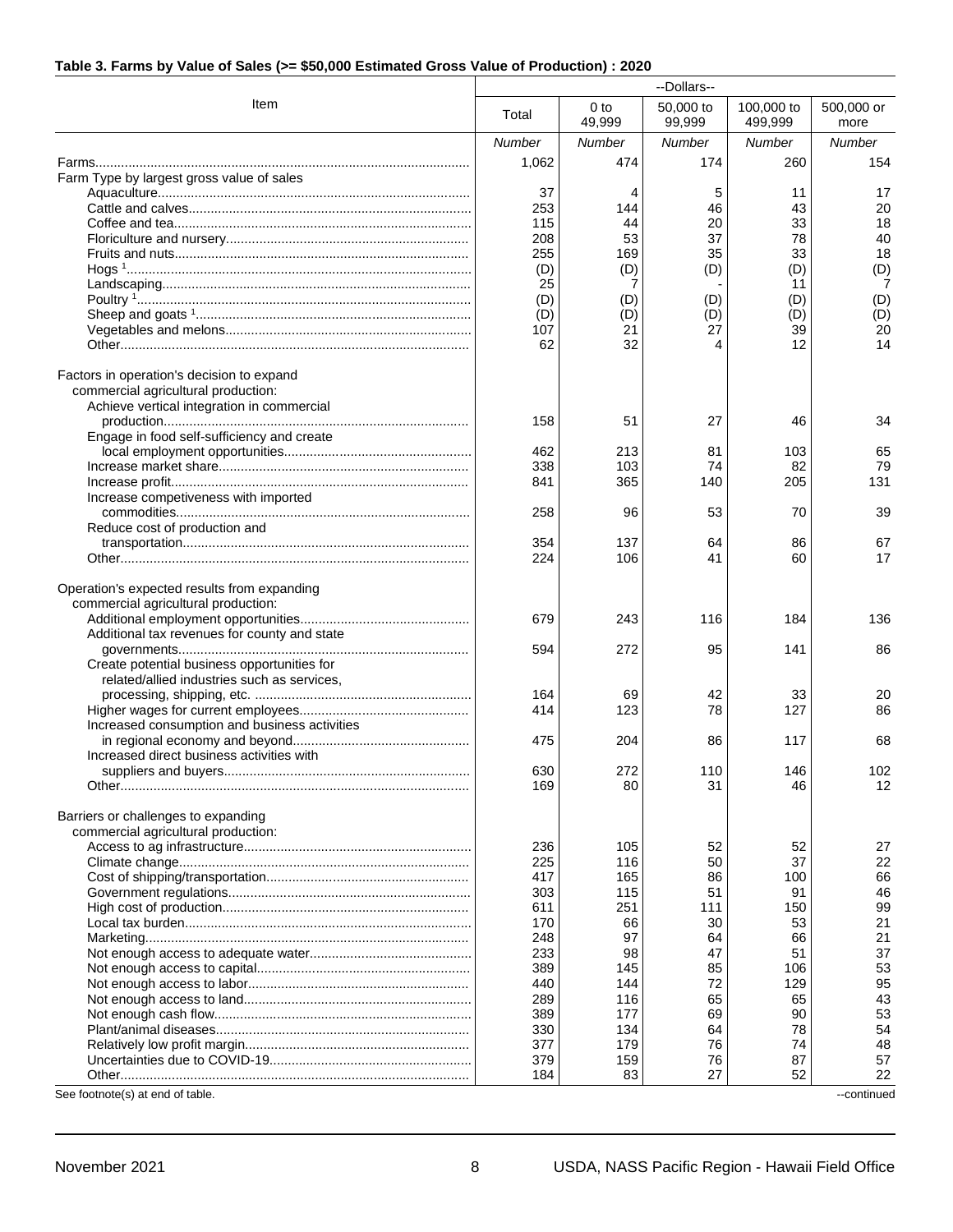#### **Table 3. Farms by Value of Sales (>= \$50,000 Estimated Gross Value of Production) : 2020 (continued)**

|                                                                                        | --Dollars--   |                           |                     |                       |                    |
|----------------------------------------------------------------------------------------|---------------|---------------------------|---------------------|-----------------------|--------------------|
| Item                                                                                   | Total         | 0 <sub>to</sub><br>49,999 | 50,000 to<br>99,999 | 100,000 to<br>499,999 | 500,000 or<br>more |
|                                                                                        | <b>Number</b> | <b>Number</b>             | <b>Number</b>       | <b>Number</b>         | Number             |
| Technologies needed to increase productivity in<br>commercial agricultural production: |               |                           |                     |                       |                    |
|                                                                                        | 34            | 12                        | 5                   | 10                    | 7                  |
|                                                                                        | 227           | 74                        | 40                  | 52                    | 61                 |
|                                                                                        | 187           | 99                        | 41                  | 28                    | 19                 |
| Modern greenhouses/controlled                                                          |               |                           |                     |                       |                    |
|                                                                                        | 358           | 128                       | 58                  | 111                   | 61                 |
|                                                                                        | 689           | 288                       | 119                 | 179                   | 103                |
| Precision agriculture and artificial                                                   |               |                           |                     |                       |                    |
|                                                                                        | 134           | 44                        | 23                  | 27                    | 40                 |
|                                                                                        | 149           | 75                        | 21                  | 42                    | 11                 |
| Average margin of profit over the past 3 years:                                        |               |                           |                     |                       |                    |
|                                                                                        | 203           | 129                       | 22                  | 28                    | 24                 |
|                                                                                        | 293           | 182                       | 46                  | 48                    | 17<br>32           |
|                                                                                        | 170<br>139    | 53<br>45                  | 48<br>18            | 37<br>43              | 33                 |
|                                                                                        | 91            | 25                        | 8                   | 41                    | 17                 |
|                                                                                        | 71            | 15                        | 13                  | 24                    | 19                 |
|                                                                                        | 95            | 25                        | 19                  | 39                    | 12                 |
| Operation's current markets for majority of<br>commercial agricultural production:     |               |                           |                     |                       |                    |
|                                                                                        | 944           | 420                       | 162                 | 236                   | 126                |
|                                                                                        | 417           | 142                       | 73                  | 112                   | 90                 |
|                                                                                        | 120           | 23                        | 25                  | 30                    | 42                 |
| Land tenure status and duration of<br>commercial agricultural operations:              | 193           | 70                        | 36                  | 46                    | 41                 |
|                                                                                        | 150           | 47                        | 22                  | 50                    | 31                 |
|                                                                                        | 332           | 138                       | 56                  | 77                    | 61                 |
|                                                                                        | 577           | 270                       | 77                  | 151                   | 79                 |
| Land lessors by type:                                                                  |               |                           |                     |                       |                    |
|                                                                                        | 11            | 6                         | (D)                 | (D)                   | (D)                |
|                                                                                        | 254           | 114                       | 24                  | 60                    | 56                 |
|                                                                                        | 24            | 4                         | 7                   | 6                     | 7                  |
|                                                                                        | 363           | 119                       | 72                  | 97                    | 75                 |
|                                                                                        | 88            | 33                        | 14                  | 28                    | 13                 |
| Marketing outlets (wholesale and retail) of<br>agricultural products sold:             |               |                           |                     |                       |                    |
|                                                                                        | 19.4          | 21.5                      | 21.8                | 14.0                  | 20.2               |
|                                                                                        | 0.3           | 0.2                       | 0.4                 | 1.2                   | 0.2                |
|                                                                                        | 1.7           | 8.8                       | 6.6                 | 4.0<br>0.9            | 1.0                |
|                                                                                        | 0.2<br>1.4    | 2.0<br>8.0                | 2.2                 | 3.8                   | (Y)<br>0.8         |
|                                                                                        | 8.4           | 10.3                      | 6.1<br>8.7          | 8.6                   | 8.3                |
|                                                                                        | 11.7          | 17.9                      | 10.1                | 13.2                  | 11.3               |
|                                                                                        | 17.7          | 15.4                      | 20.9                | 19.6                  | 17.4               |
|                                                                                        | 2.0           | 3.0                       | 4.8                 | 3.0                   | 1.8                |
|                                                                                        | 0.7           | 3.1                       | 1.7                 | 2.4                   | 0.4                |
| Schools/hospitals/correction                                                           |               |                           |                     |                       |                    |
|                                                                                        | 0.2           | 0.9                       | 1.7                 | 0.5                   | (Y)                |
| Supermarkets/groceries/                                                                |               |                           |                     |                       |                    |
|                                                                                        | 17.6          | 4.2                       | 8.4                 | 17.5                  | 18.1               |
|                                                                                        | 18.7          | 4.7                       | 6.6                 | 11.3                  | 20.5               |
| See footnote(s) at end of table.                                                       |               |                           |                     |                       | --continued        |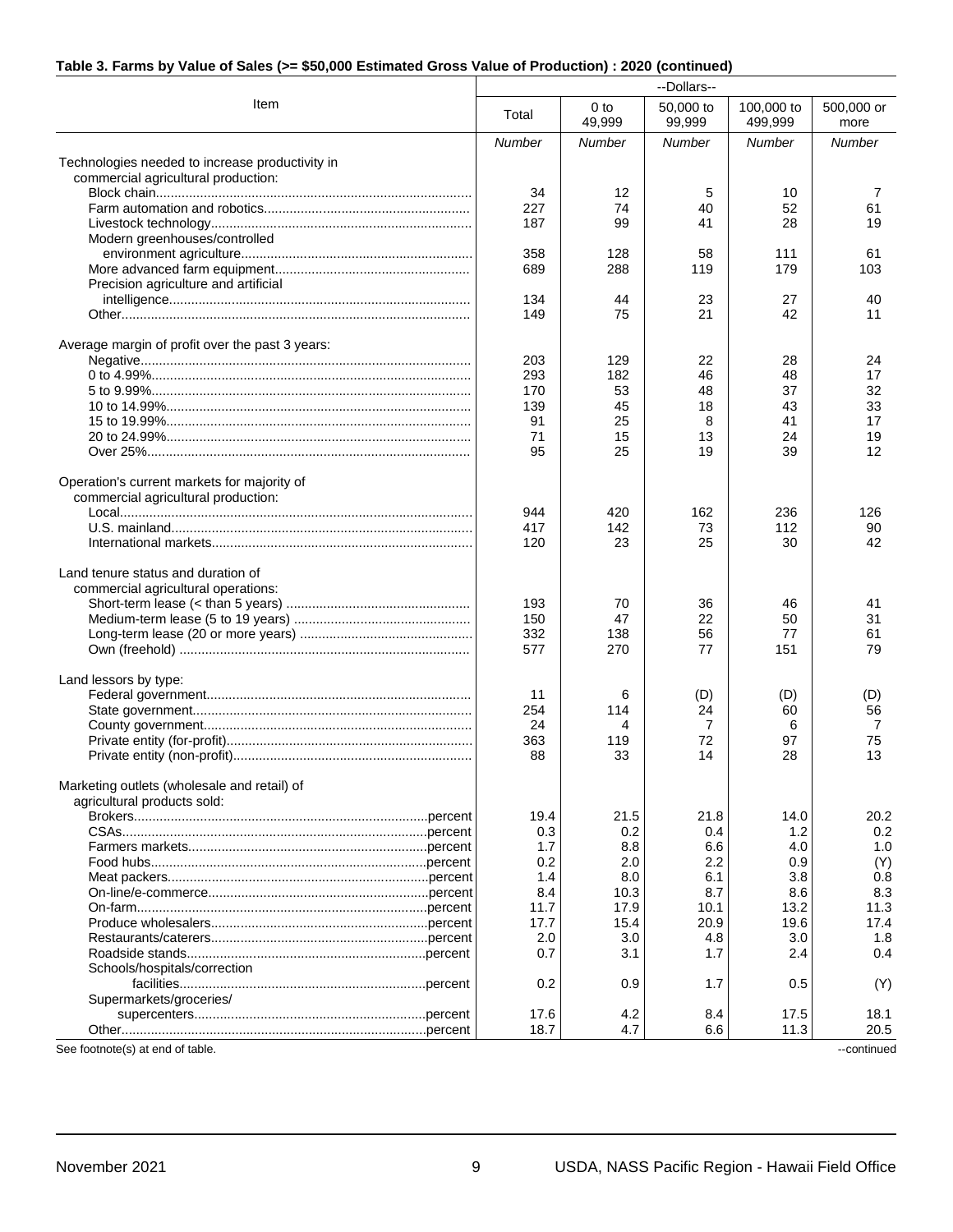#### **Table 3. Farms by Value of Sales (>= \$50,000 Estimated Gross Value of Production) : 2020 (continued)**

|                                                                                                                       | --Dollars--                            |                                   |                                  |                                  |                                 |  |
|-----------------------------------------------------------------------------------------------------------------------|----------------------------------------|-----------------------------------|----------------------------------|----------------------------------|---------------------------------|--|
| Item                                                                                                                  | Total                                  | 0 <sub>to</sub><br>49,999         | 50,000 to<br>99,999              | 100,000 to<br>499,999            | 500,000 or<br>more              |  |
|                                                                                                                       | Number                                 | Number                            | Number                           | Number                           | Number                          |  |
| Expected impact from \$100,000 grant scenario<br>Increase in total gross value of sales at<br>end of 12-month period: | 279<br>164<br>169<br>111<br>107<br>232 | 142<br>66<br>79<br>49<br>41<br>97 | 32<br>27<br>23<br>18<br>20<br>54 | 53<br>33<br>41<br>36<br>35<br>62 | 52<br>38<br>26<br>8<br>11<br>19 |  |
| Additional employees added to payroll:                                                                                | 214<br>750<br>98                       | 122<br>317<br>35                  | 41<br>113<br>20                  | 34<br>200<br>26                  | 17<br>120<br>17                 |  |
| Time period required for expansion<br>to begin:                                                                       | 342<br>249<br>143<br>196<br>132        | 148<br>98<br>72<br>93<br>63       | 56<br>44<br>23<br>28<br>23       | 104<br>51<br>27<br>46<br>32      | 34<br>56<br>21<br>29<br>14      |  |
| Operations interested in expanding<br>agricultural production within                                                  | 710                                    | 303                               | 117                              | 189                              | 101                             |  |

- Represents zero.

(D) Withheld to avoid disclosing data for individual operations.

(Y) Less than level of precision shown. Included in 'Other'.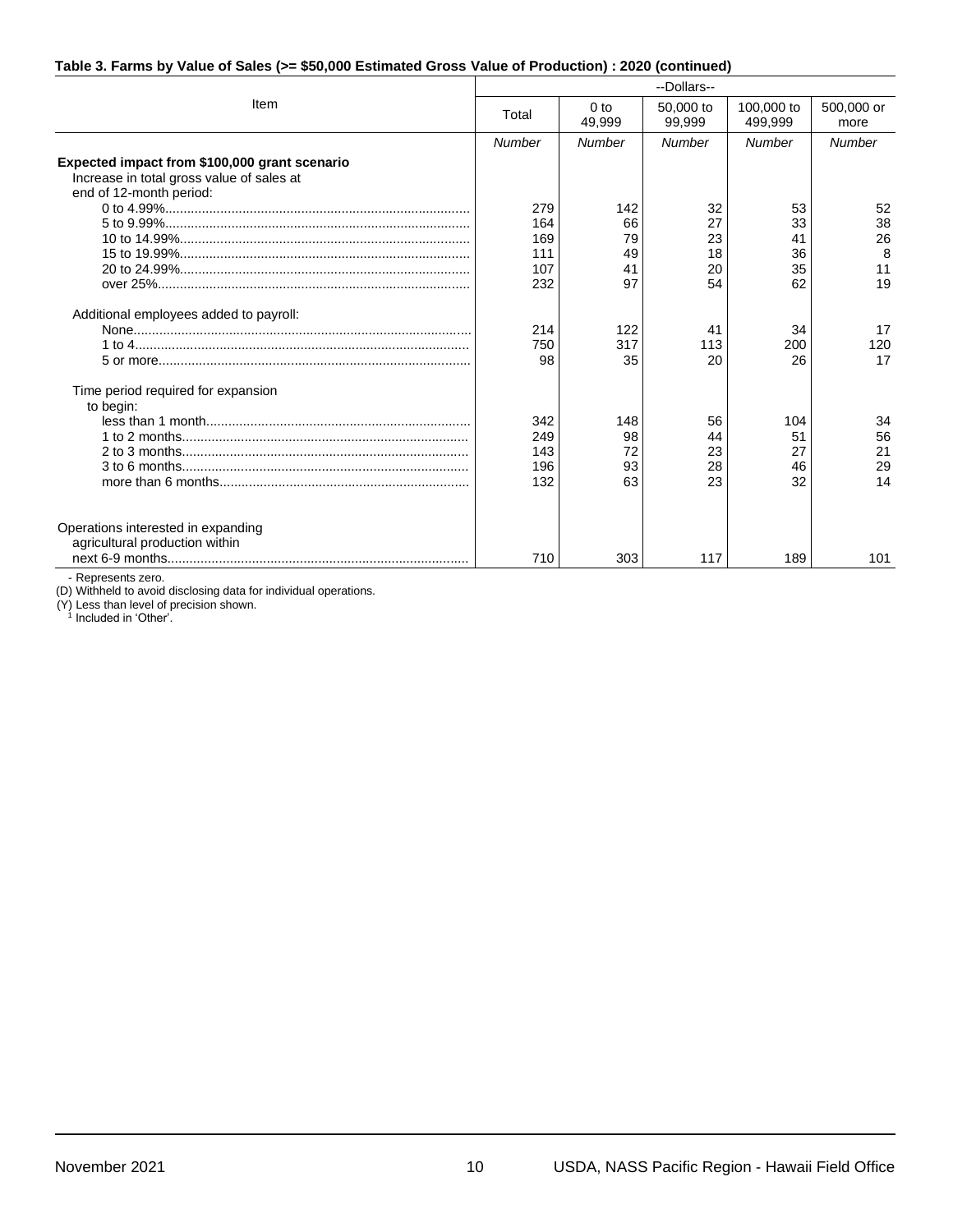#### **Table 4. Hired Farm Labor (>= \$50,000 Estimated Gross Value of Production) : 2020**

|                                               | --Workers--   |           |           |            |             |
|-----------------------------------------------|---------------|-----------|-----------|------------|-------------|
| Item                                          | Total         | None      | 1 to $4$  | 5 to 9     | 10 or more  |
|                                               | <b>Number</b> | Number    | Number    | Number     | Number      |
|                                               | 1,062         | 458       | 382       | 113        | 109         |
|                                               |               |           |           |            |             |
| Farm Type by largest gross value of sales 1   |               |           |           |            |             |
|                                               | 37            | 5         | 8         | 9          | 15          |
|                                               | 253           | 139       | 91        | 15         | 8           |
|                                               | 115           | 36        | 48        | 13         | 18          |
|                                               | 208           | 76        | 79        | 31         | 22          |
|                                               | 255           | 143       | 83        | 16         | 13          |
|                                               | (D)<br>25     | (D)<br>7  | (D)<br>7  | (D)<br>(D) | (D)<br>(D)  |
|                                               | (D)           | (D)       | (D)       | (D)        | (D)         |
|                                               | (D)           | (D)       | (D)       | (D)        | (D)         |
|                                               | 107           | 33        | 42        | 17         | 15          |
|                                               | 62            | 19        | 24        | (D)        | (D)         |
|                                               |               |           |           |            |             |
| Factors in operation's decision to expand     |               |           |           |            |             |
| commercial agricultural production:           |               |           |           |            |             |
| Achieve vertical integration in commercial    |               |           |           |            |             |
|                                               | 158           | 48        | 65        | 20         | 25          |
| Engage in food self-sufficiency and create    | 462           | 179       | 185       | 44         | 54          |
|                                               | 338           | 110       | 129       | 43         | 56          |
|                                               | 841           | 347       | 306       | 95         | 93          |
| Increase competiveness with imported          |               |           |           |            |             |
|                                               | 258           | 92        | 115       | 33         | 18          |
| Reduce cost of production and                 |               |           |           |            |             |
|                                               | 354           | 137       | 128       | 43         | 46          |
|                                               | 224           | 111       | 82        | 20         | 11          |
|                                               |               |           |           |            |             |
| Operation's expected results from expanding   |               |           |           |            |             |
| commercial agricultural production:           | 679           | 225       | 261       | 100        | 93          |
| Additional tax revenues for county and state  |               |           |           |            |             |
|                                               | 594           | 236       | 235       | 72         | 51          |
| Create potential business opportunities for   |               |           |           |            |             |
| related/allied industries such as services,   |               |           |           |            |             |
|                                               | 164           | 77        | 54        | 19         | 14          |
|                                               | 414           | 108       | 186       | 73         | 47          |
| Increased consumption and business activities |               |           |           |            |             |
|                                               | 475           | 175       | 211       | 49         | 40          |
| Increased direct business activities with     | 630           | 254       | 244       | 61         | 71          |
|                                               | 169           | 82        | 71        | 7          | 9           |
|                                               |               |           |           |            |             |
| Barriers or challenges to expanding           |               |           |           |            |             |
| commercial agricultural production:           |               |           |           |            |             |
|                                               | 236           | 102       | 94        | 16         | 24          |
|                                               | 225           | 111       | 85        | 14         | 15          |
|                                               | 417           | 172       | 154       | 47         | 44          |
|                                               | 303           | 141       | 89        | 39         | 34          |
|                                               | 611           | 258       | 214       | 69         | 70          |
|                                               | 170<br>248    | 61<br>102 | 70<br>101 | 22<br>23   | 17<br>22    |
|                                               | 233           | 108       | 82        | 21         | 22          |
|                                               | 389           | 156       | 153       | 45         | 35          |
|                                               | 440           | 160       | 161       | 52         | 67          |
|                                               | 289           | 123       | 111       | 28         | 27          |
|                                               | 389           | 167       | 142       | 39         | 41          |
|                                               | 330           | 150       | 111       | 31         | 38          |
|                                               | 377           | 183       | 129       | 37         | 28          |
|                                               | 379           | 150       | 147       | 42         | 40          |
|                                               | 184           | 86        | 67        | 20         | 11          |
| See footnote(s) at end of table.              |               |           |           |            | --continued |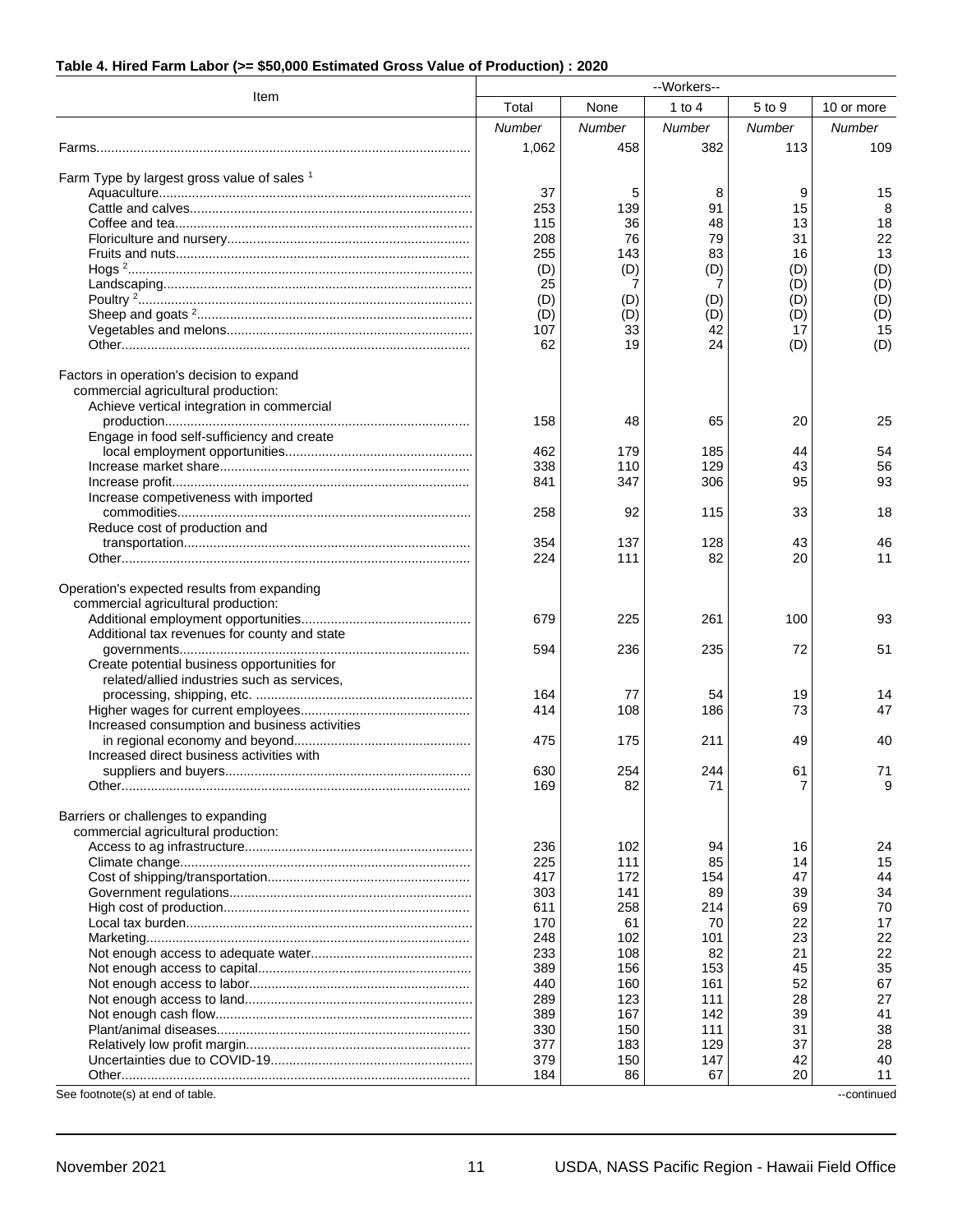#### **Table 4. Hired Farm Labor (>= \$50,000 Estimated Gross Value of Production) : 2020 (continued)**

| --Workers--                                     |        |        |          |        |             |  |  |  |
|-------------------------------------------------|--------|--------|----------|--------|-------------|--|--|--|
| Item                                            | Total  | None   | 1 to $4$ | 5 to 9 | 10 or more  |  |  |  |
|                                                 | Number | Number | Number   | Number | Number      |  |  |  |
| Technologies needed to increase productivity in |        |        |          |        |             |  |  |  |
| commercial agricultural production:             |        |        |          |        |             |  |  |  |
|                                                 | 34     | 14     | 11       |        | 9           |  |  |  |
|                                                 | 227    | 62     | 91       | 37     | 37          |  |  |  |
|                                                 | 187    | 104    | 64       | 11     | 8           |  |  |  |
| Modern greenhouses/controlled                   |        |        |          |        |             |  |  |  |
|                                                 | 358    | 137    | 141      | 37     | 43          |  |  |  |
|                                                 | 689    | 285    | 258      | 69     | 77          |  |  |  |
| Precision agriculture and artificial            |        |        |          |        |             |  |  |  |
|                                                 | 134    | 32     | 57       | 19     | 26          |  |  |  |
|                                                 | 149    | 68     | 60       | 11     | 10          |  |  |  |
| Average margin of profit over the past 3 years: |        |        |          |        |             |  |  |  |
|                                                 | 203    | 112    | 47       | 20     | 24          |  |  |  |
|                                                 | 293    | 153    | 106      | 22     | 12          |  |  |  |
|                                                 | 170    | 54     | 73       | 18     | 25          |  |  |  |
|                                                 | 139    | 50     | 52       | 12     | 25          |  |  |  |
|                                                 | 91     | 29     | 43       | 13     | 6           |  |  |  |
|                                                 | 71     | 19     | 31       | 14     | 7           |  |  |  |
|                                                 | 95     | 41     | 30       | 14     | 10          |  |  |  |
| Operation's current markets for majority of     |        |        |          |        |             |  |  |  |
| commercial agricultural production:             |        |        |          |        |             |  |  |  |
|                                                 | 944    | 409    | 343      | 99     | 93          |  |  |  |
|                                                 | 417    | 141    | 164      | 49     | 63          |  |  |  |
|                                                 | 120    | 28     | 45       | 17     | 30          |  |  |  |
| Land tenure status and duration of              |        |        |          |        |             |  |  |  |
| commercial agricultural operations:             |        |        |          |        |             |  |  |  |
|                                                 | 193    | 86     | 49       | 33     | 25          |  |  |  |
|                                                 | 150    | 45     | 70       | 8      | 27          |  |  |  |
|                                                 | 332    | 134    | 114      | 44     | 40          |  |  |  |
|                                                 | 577    | 262    | 194      | 58     | 63          |  |  |  |
| Land lessors by type:                           |        |        |          |        |             |  |  |  |
|                                                 | 11     | 7      | (D)      | (D)    | (D)         |  |  |  |
|                                                 | 254    | 111    | 81       | 31     | 31          |  |  |  |
|                                                 | 24     | 9      | 5        | (D)    | (D)         |  |  |  |
|                                                 | 363    | 137    | 124      | 50     | 52          |  |  |  |
|                                                 | 88     | 28     | 41       | 7      | 12          |  |  |  |
| Marketing outlets (wholesale and retail) of     |        |        |          |        |             |  |  |  |
| agricultural products sold:                     |        |        |          |        |             |  |  |  |
|                                                 | 19.4   | 22.4   | 13.0     | 11.3   | 22.4        |  |  |  |
|                                                 | 0.3    | 1.2    | 0.8      |        | 0.2         |  |  |  |
|                                                 | 1.7    | 3.5    | 3.8      | 5.5    | 0.2         |  |  |  |
|                                                 | 0.2    | 0.6    | 1.1      | 0.1    | 0.1         |  |  |  |
|                                                 | 1.4    | 5.2    | 1.7      | 1.7    | 1.0         |  |  |  |
|                                                 | 8.4    | 6.7    | 13.9     | 5.9    | 7.9         |  |  |  |
|                                                 | 11.7   | 12.4   | 16.7     | 18.6   | 8.9         |  |  |  |
|                                                 | 17.7   | 20.7   | 22.7     | 5.0    | 19.4        |  |  |  |
|                                                 | 2.0    | 3.8    | 2.8      | 1.5    | 1.8         |  |  |  |
|                                                 | 0.7    | 0.9    | 0.9      | 3.6    |             |  |  |  |
| Schools/hospitals/correction                    |        |        |          |        |             |  |  |  |
|                                                 | 0.2    | 1.3    | 0.3      |        | (Y)         |  |  |  |
| Supermarkets/groceries/                         |        |        |          |        |             |  |  |  |
|                                                 | 17.6   | 10.9   | 14.9     | 22.0   | 17.7        |  |  |  |
|                                                 | 18.7   | 10.4   | 7.4      | 24.8   | 20.4        |  |  |  |
| See footnote(s) at end of table.                |        |        |          |        | --continued |  |  |  |